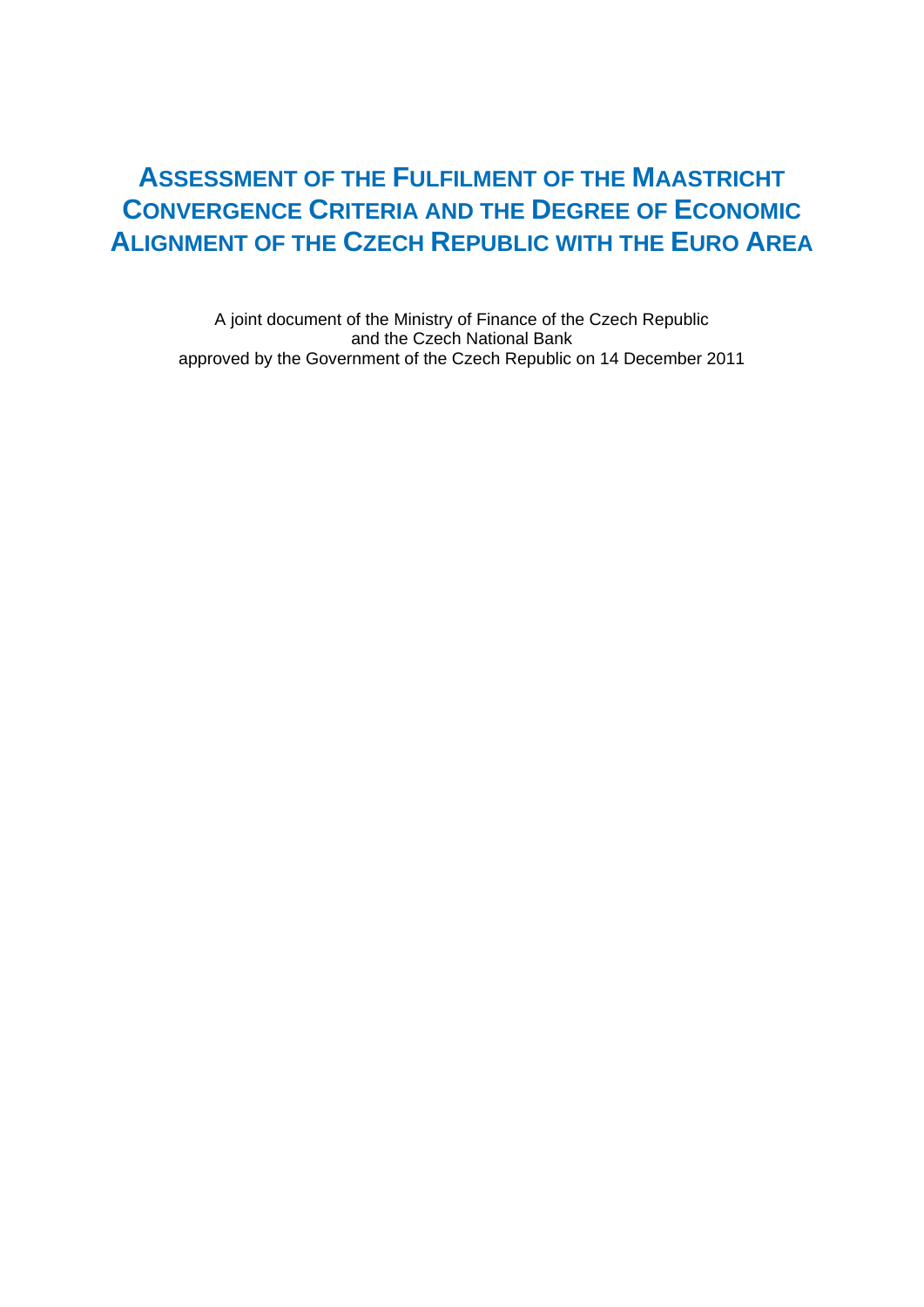# **CONTENTS**

| Summary and Recommendations Regarding the Czech Republic's Preparedness for<br>1                |  |
|-------------------------------------------------------------------------------------------------|--|
|                                                                                                 |  |
| 1.1                                                                                             |  |
| 1.2                                                                                             |  |
| 1.3                                                                                             |  |
| 1.4                                                                                             |  |
| Assessment of the Current and Expected Fulfilment of the Maastricht Convergence<br>$\mathbf{2}$ |  |
|                                                                                                 |  |
| 2.1                                                                                             |  |
|                                                                                                 |  |
| 2.2                                                                                             |  |
| 2.2.1                                                                                           |  |
| Box 2.2: Definition of the criterion on the sustainability of the government financial          |  |
|                                                                                                 |  |
| 2.2.2                                                                                           |  |
| 2.3                                                                                             |  |
|                                                                                                 |  |
| 2.4                                                                                             |  |
|                                                                                                 |  |
| Assessment of the Czech Republic's Current Economic Alignment with the Euro<br>3                |  |
|                                                                                                 |  |
| 3.1                                                                                             |  |
| 3.2                                                                                             |  |
| 4                                                                                               |  |

# **T[ABLES](#page-18-0)**

# **[CHARTS](#page-9-1)**

| Chart 3.1: Real economic convergence of selected states towards the euro area in 2010  16        |  |
|--------------------------------------------------------------------------------------------------|--|
|                                                                                                  |  |
| Chart 3.3: Share of exports to the euro area in total exports and share of imports from the euro |  |
|                                                                                                  |  |
|                                                                                                  |  |
|                                                                                                  |  |
|                                                                                                  |  |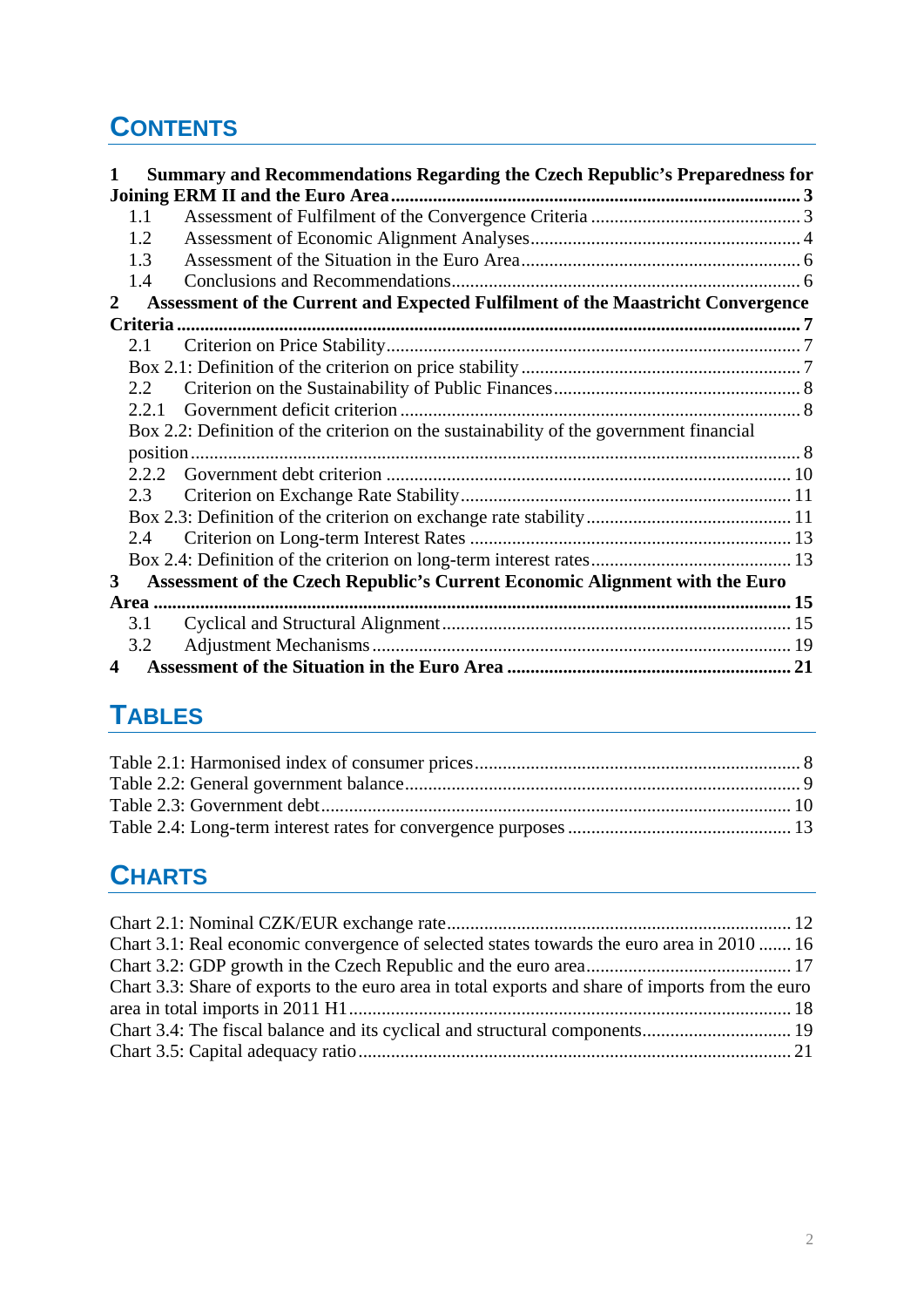# <span id="page-2-0"></span>**1 SUMMARY AND RECOMMENDATIONS REGARDING THE CZECH REPUBLIC'S PREPAREDNESS FOR JOINING ERM II AND THE EURO AREA**

Besides being required to harmonise their legislation with Articles 130 and 131 of the Treaty on the Functioning of the European Union (the Treaty) and the Statute of the European System of Central Banks and the European Central Bank (ECB), EU Member States are required to achieve a high degree of sustainable convergence in order to join the euro area.

As regards European institutions, this is measured by the fulfilment of four convergence criteria: a high degree of price stability, as apparent from the rate of inflation; sustainability of the government financial position, as measured by the government deficit and government debt; exchange rate stability, as measured by movements in the exchange rate within the normal fluctuation margins of the ERM II system for two years without devaluation; and durability of nominal convergence, as reflected in the long-term interest rate level.

The Czech Republic is obliged to take steps to be prepared to join the euro area as soon as possible. However, setting the date for joining the euro area is within the competence of the Member State and depends on its preparedness. Potential non-fulfilment of the convergence criteria currently has no direct consequences for the Czech Republic. The only exception is the criterion on the sustainability of public finance. If a country fails to meet this criterion it is subject to the excessive deficit procedure (EDP). This procedure was re-opened against the Czech Republic in December 2009 because it was expected to exceed the government deficit reference value in 2009. The Council of Economics and Finance Ministers (Ecofin) recommended that the Czech Republic should reduce its government deficit in a credible and sustainable manner to below 3% of GDP by 2013.

## <span id="page-2-1"></span>**1.1 Assessment of Fulfilment of the Convergence Criteria**

The Czech Republic is currently compliant with the **criterion on price stability**, but it will probably not be compliant in 2012, mainly because of an increase in the reduced VAT rate. Nevertheless, the Czech Republic is expected to record moderate inflation in 2013–2014, which means it should fulfil the price stability criterion. This will be true only if no other changes except those planned are made to indirect taxes and no other inflationary administrative measures are taken in the consumer prices area. The conditions defined for excluding countries from the calculation of the reference value are a source of uncertainty as regards fulfilment of the price stability criterion, as they may lead to an unexpectedly low criterion value.

The CNB's inflation target (for the national consumer price index) has been set at 2% since the start of 2010. As with the previous target, the CNB seeks to ensure that actual inflation stays no more than one percentage point higher or lower than the target. Given the ECB's definition of price stability and the inflation targets of the non-euro area EU Member States, this target creates relatively good conditions for future fulfilment of the price stability criterion.

The Czech Republic is not compliant with the **criterion on the sustainability of the government financial position** at present. Notification of a general government deficit of 3.7% of GDP has been given for 2011. Given the expected macroeconomic developments, however, the current fiscal policy plans should lead to a government debt level below the Maastricht criterion as from 2013. Specifically, the government fiscal strategy aims to reduce the deficit to 3.5% of GDP in 2012, 2.9% of GDP in 2013 and 1.9% of GDP in 2014. The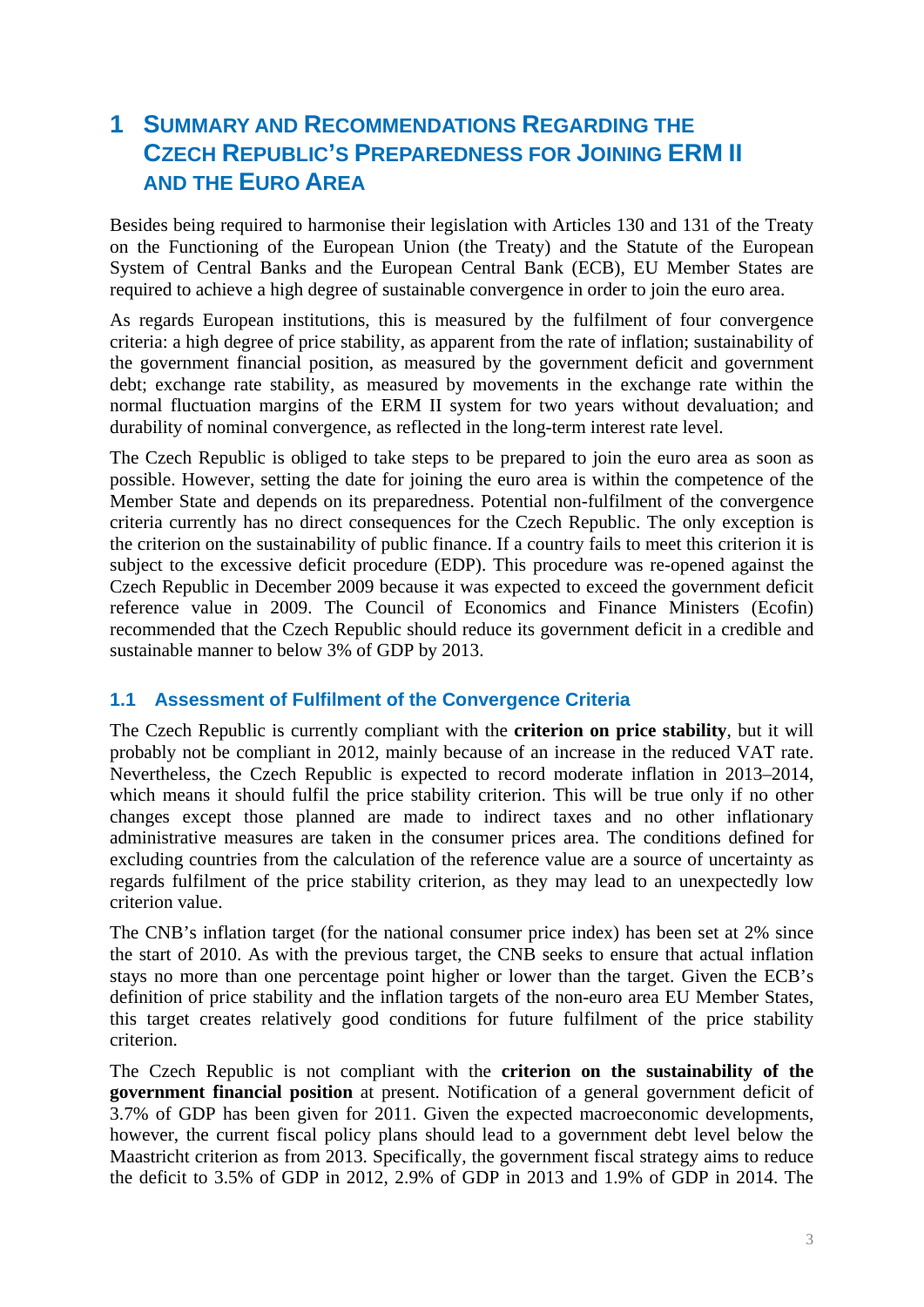euro area debt crisis and its subsequent macroeconomic and fiscal effects in the Czech Republic represent considerable risks to this plan. In order to achieve balanced government finances by 2016, the government plans to further consolidate public finances in subsequent years.

The Czech Republic has long been compliant with the government debt-to-GDP ratio criterion. Given its relatively low level of government debt on entering the EU, the Czech Republic currently has no problems fulfilling this criterion, although the rate of growth of the debt started rising sharply in 2009. A debt of 40.5% of GDP is expected for 2011, i.e. 2.9 percentage points higher than in 2010. Owing to the expected annual government sector deficits, the government debt level will further increase in the medium term, reaching 42.8% of GDP in 2013. The debt-to-GDP ratio should start falling slightly in subsequent years. A risk going forward is the expected adverse effect of population ageing. Unless the necessary reforms of the pension and health care systems – which are already being prepared by the government – are implemented, a further marked increase in the debt-to-GDP ratio is to be expected in the long run.

Assessment of the fulfilment of the **criterion on exchange rate stability** will only be possible after the Czech currency joins ERM II and the central rate of the koruna against the euro is set, as the admission of an EU Member State into the euro area is conditional on a successful, at least two-year stay of the national currency in ERM II. The Czech currency has not entered this system yet, hence it does not have a fixed central parity vis-à-vis the euro against which exchange rate fluctuations and thus also the fulfilment of this criterion can be monitored.

The exchange rate of the koruna against the euro is showing a long-term appreciation trend. However, this trend was interrupted in the second half of 2008 and in early 2009 by a sizeable depreciation due to deteriorating foreign investor sentiment about the Central European region, including the Czech Republic, during the global financial crisis. The magnitude of the depreciation between July 2008 and February 2009 (23%) indicates potential risks to the fulfilment of the exchange rate criterion. In March 2009 the koruna started appreciating again, and this trend continued until 2011 Q3. However, higher exchange rate volatility was evident in the individual quarters, reflecting increased global uncertainty and sudden changes in investors' sentiment in the financial markets as well as in their degree of risk aversion. Overall, it can be seen that exchange rate deviations can exceed the set fluctuation band in turbulent times even if the parity is set on the basis of the current exchange rate, i.e. the quarterly average before hypothetical ERM II entry. The appropriate timing of ERM II entry will thus be of key importance for successful fulfilment of the exchange rate stability criterion going forward. In other words, the Czech Republic should enter ERM II amid a stable situation, both currently and going forward, in the domestic economy, in global financial markets and in investment sentiment towards the Czech Republic and the whole region.

The Czech Republic is currently compliant with the **criterion on long-term interest rates**, and, in spite of the difficulty in predicting financial market developments, the risks are not expected to be significant enough to prevent fulfilment of this convergence criterion in the coming years. Maintaining the confidence of the financial markets in the medium-term consolidation and long-term sustainability of Czech public finance is, however, a significant condition.

# **1.2 Assessment of Economic Alignment Analyses**

<span id="page-3-0"></span>The situation in recent years has been strongly affected by the global financial and economic crisis. The Czech economy has thus stopped catching up with the euro area economic level. On the other hand, though, it is showing signs of increased alignment with the euro area over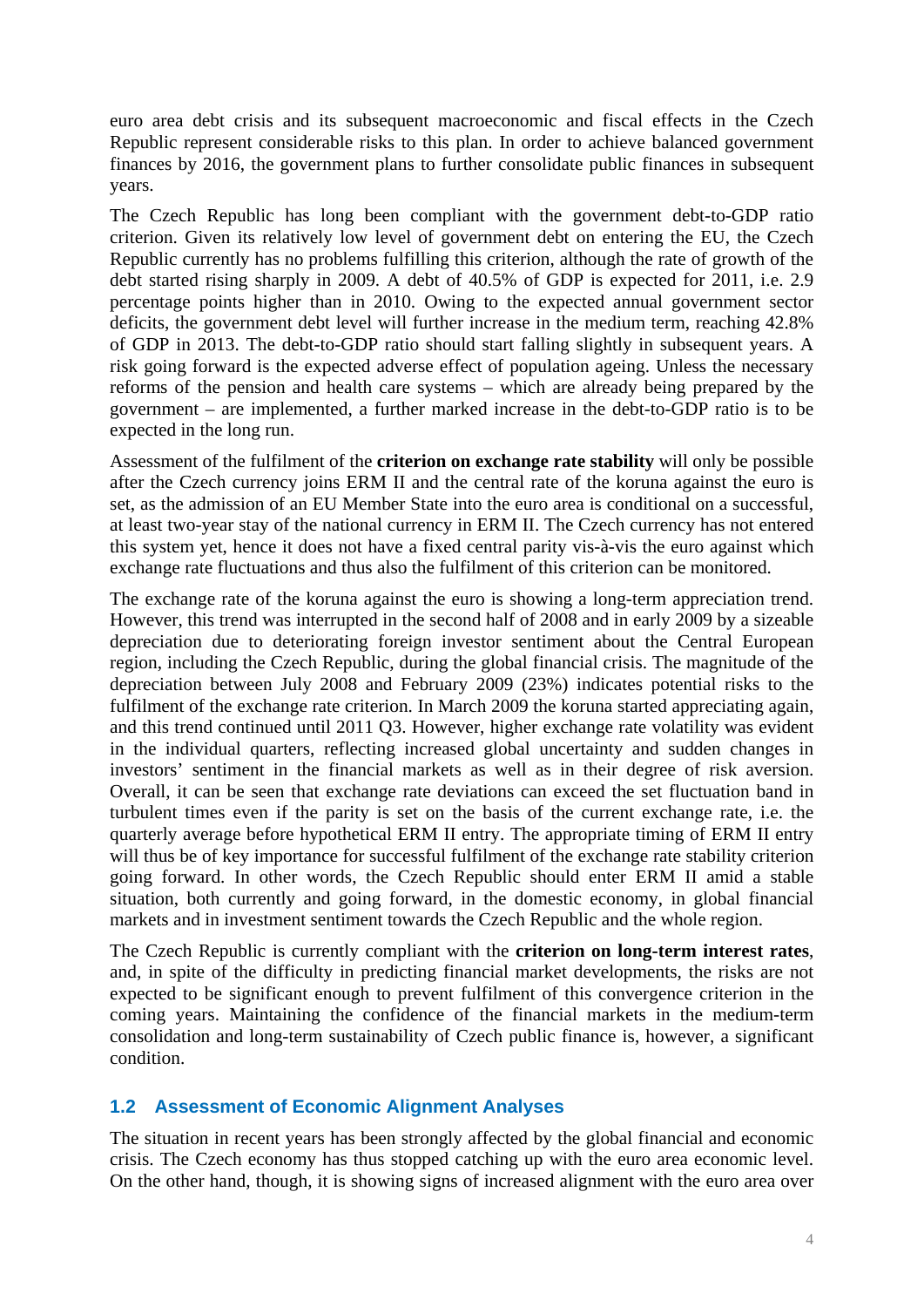the business cycle. As a consequence of the global crisis, the economies of the euro area and other EU countries, including the Czech Republic, have gone into recession and recorded a considerable deterioration in public finance followed by a phase of gradual economic recovery and consolidation of public budgets.

At present, the characteristics of the Czech economy as regards its preparedness to adopt the euro can be divided into four groups.

The first group consists of **economic indicators that speak in the long run in favour of the Czech Republic adopting the euro**. These include the high degree of openness of the Czech economy and its close trade and ownership links with the euro area. These factors provide for the existence of microeconomic benefits of euro adoption. Another favourable factor is the achievement of long-term convergence of the inflation rate and nominal interest rates, as this reduces the macrofinancial risks associated with euro adoption. The Czech financial sector is not a barrier to joining the euro area either, as it can help absorb economic shocks and – despite a temporary deterioration during the recent crisis – is strongly integrated with the euro area.

The second group comprises **areas which, in terms of euro adoption in the Czech Republic, pose a risk of macroeconomic costs but which have shown some improvement in recent years.** The cyclical alignment of economic activity in the Czech Republic and the euro area has recently increased significantly according to all the analytical methods used. This, however, is largely due to the extreme global developments, so only in future years will it be possible to prove or disprove the hypothesis that greater business cycle alignment has been achieved in normal global economic conditions. As regards labour market flexibility the favourable developments also include a decrease in the ratio of the minimum wage to the average wage in past years. The ability to adjust nominal wages is indicated by the use of base wage freezes and bonus cuts by corporations in response to the fall in demand in 2009. In real terms, however, there has been no increase in wage flexibility so far. Regional differences in the unemployment rate have decreased. In terms of labour market flexibility, the positive factors also include an ability to make use of inflows of foreign labour at times of economic growth and, conversely, to reduce the number of foreign workers during economic downturns. The business climate is gradually improving, but some barriers to entrepreneurship persist and are still more significant than in the other countries under comparison.

The third group consists of **areas where long-term positive trends were disrupted by the global crisis and its repercussions remain evident despite some improvement**. The real economic convergence of the Czech Republic to the euro area observed until 2008 has halted in recent years. As measured by GDP per capita, the Czech Republic is more advanced than some of the least developed euro area countries, but this is evidently no guarantee of future smooth functioning of the economy in the EMU. Compared to the euro area average, moreover, a clear difference in the price level persists. The previous price level convergence trend was temporarily interrupted in 2009 as a result of a sharp depreciation of the koruna. It seems, however, that this trend was renewed at the start of 2010. The public finance deficit has deteriorated markedly as a result of the economic slump and the anti-crisis fiscal measures adopted. The public finance consolidation process has started, but the fiscal indicators are noticeably worse than before the crisis. In 2010 the total budget deficit was 4.8% of GDP and total government debt grew to 37.6% of GDP. The implemented and planned austerity measures will result in a reduction in the public budget deficit in the near future, but fundamental reforms focused on the long-term challenges relating to population ageing are so far only in the phase of preparation or legislative debate. The impacts of the previous economic downturn are also being reflected in a rise in long-term unemployment.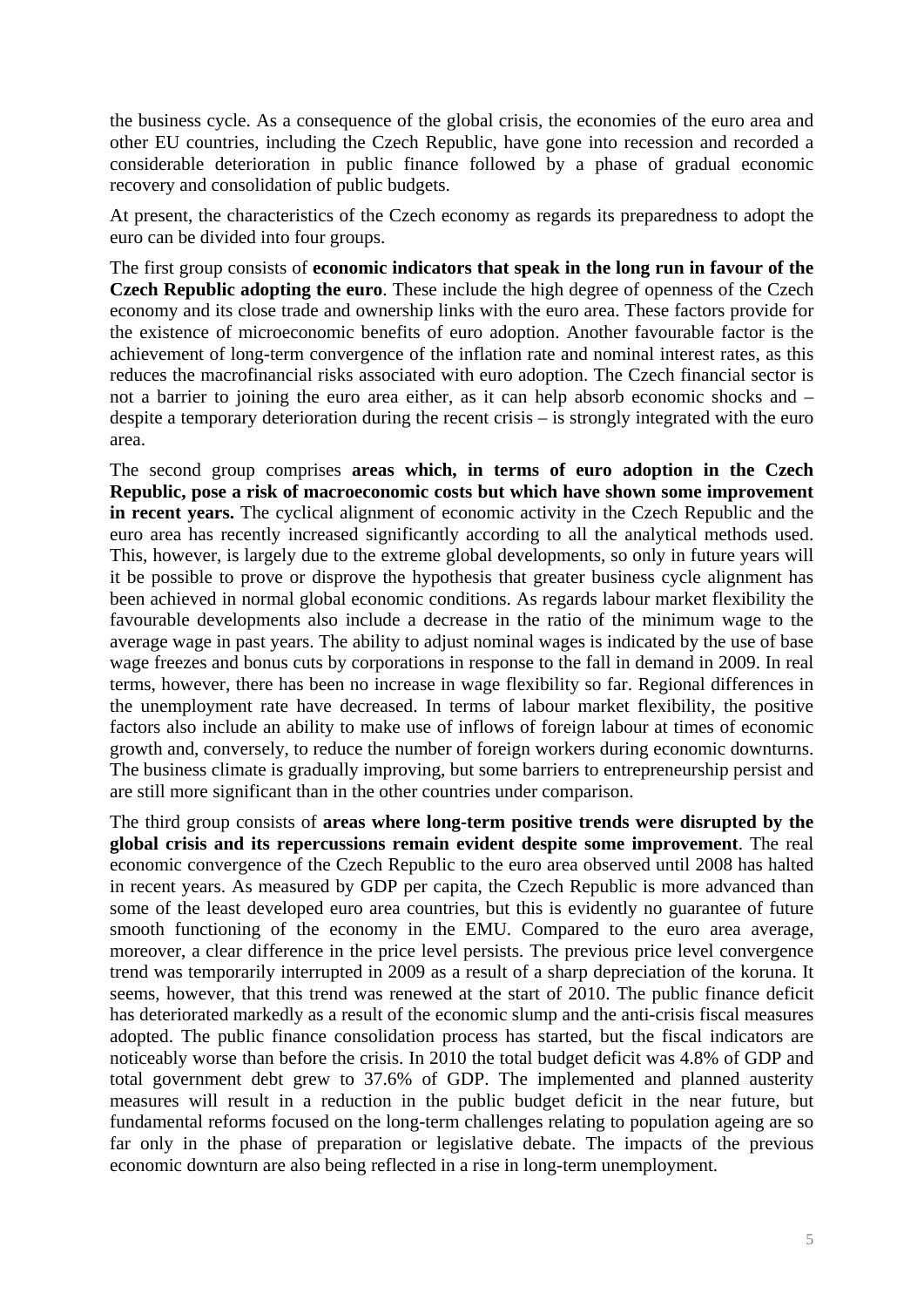The fourth group contains **areas which are showing long-term problems in terms of the Czech economy's flexibility and ability to adjust to shocks and which are not showing any significant improvement**. Structural problems in the labour market ensuing from the configuration of taxes and benefits and from labour legislation are still leading to relatively high labour market rigidity, low incentives to work among part of the population and to employment inflexibility. The low or unsuitable skills of the long-term unemployed are also a persisting problem.

# <span id="page-5-0"></span>**1.3 Assessment of the Situation in the Euro Area**

In its initial years, the euro area showed convergence in unemployment and the inflation rate, but this trend was interrupted during the crisis. By contrast, the differences in economic level (expressed as the variability of real GDP per capita) were widening until the start of the financial crisis and then decreased slightly. The differences in the annual growth rates of euro area economies suggest that their business cycles are not moving significantly into alignment. On the contrary, the differences have generally been widening in recent years owing to different timing and intensity of the onset of the recent recession. The impacts of the escalating debt crisis in 2011 offer little hope of improvement in the near future either. Longterm interest rates were gradually converging before the crisis, but the debt problems of some member countries have led to a sharp rise in misalignment in recent years. However, insufficient financial discipline is apparent in most EMU countries. Only three euro area countries are currently compliant with the Stability and Growth Pact criteria. In response to the problems, euro area countries' governments have modified and tightened macroeconomic and budgetary supervision. Rescue mechanisms have also been created for the euro area countries. In the event of joining the euro area in the future, the Czech Republic would probably become a member – and therefore also a co-financer – of the European Stability Mechanism (ESM). Upon its establishment, the ESM, in which the Czech Republic will be a shareholder, will probably assume (at least) the undisbursed and unfunded loans of the EFSF. In reality, this represents a significant expansion of the commitment to adopt the euro in the future.

## <span id="page-5-1"></span>**1.4 Conclusions and Recommendations**

In the light of the fiscal problems in the euro area and the way these are being dealt with, and also given the persisting elevated global financial market volatility, the current situation does not seem conducive to euro adoption in the Czech Republic. As regards the preparedness of the Czech Republic itself to adopt the euro, it is necessary in particular to complete the public budget consolidation process and increase the flexibility of the labour market. In view of these facts, the Ministry of Finance and the Czech National Bank, in line with the Czech Republic's Updated Euro-area Accession Strategy, **recommend that the Czech government should not set a target date for euro area entry for the time being**. **The recommendation not to set a target date for euro area entry for the time being simultaneously implies a recommendation that the Czech Republic should not attempt to enter ERM II during 2012.**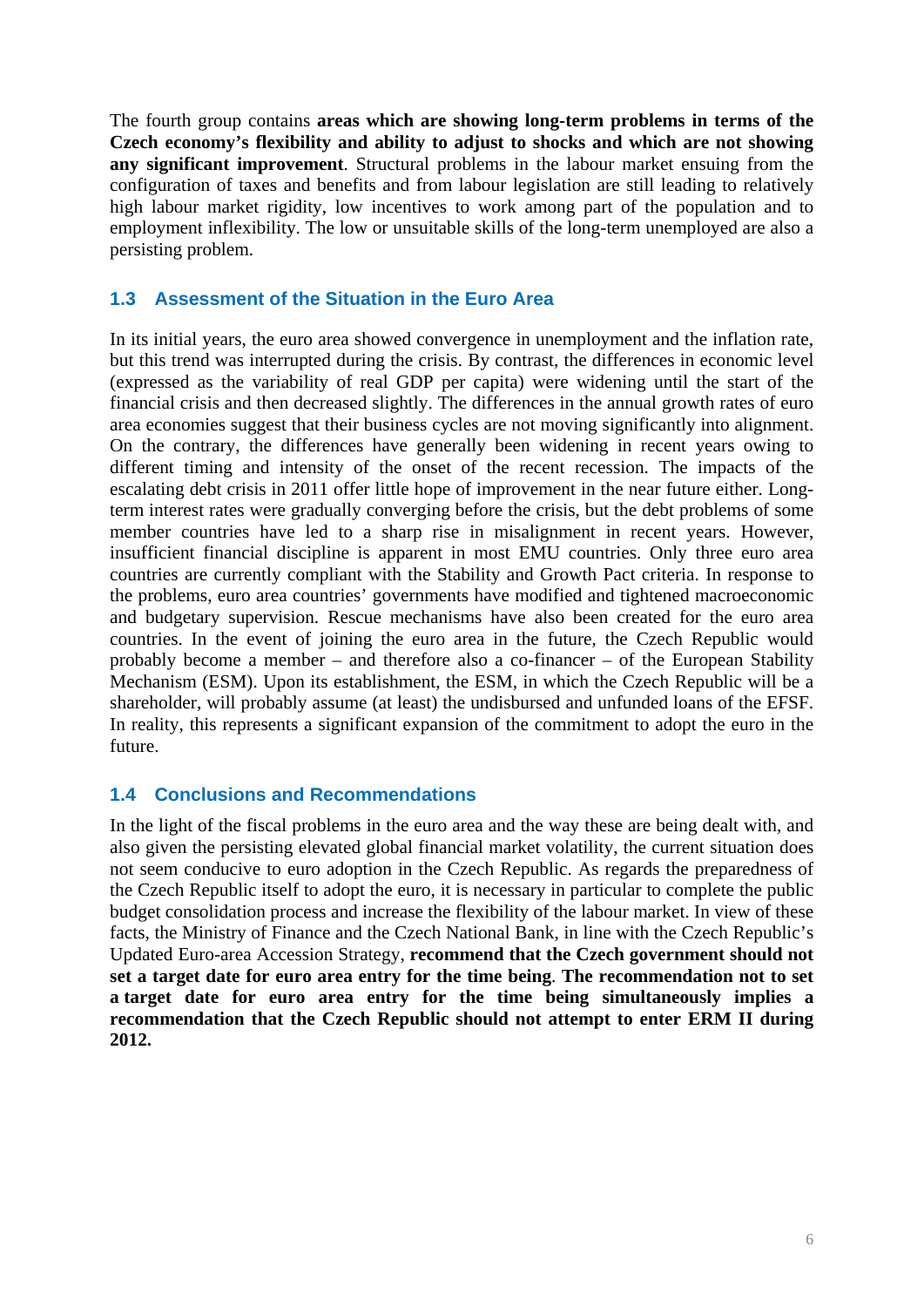# <span id="page-6-0"></span>**2 ASSESSMENT OF THE CURRENT AND EXPECTED FULFILMENT OF THE MAASTRICHT CONVERGENCE CRITERIA**

The achievement of a high degree of sustainable convergence, which is one of the prerequisites for euro adoption defined in the Treaty on the Functioning of the European Union, is assessed according to the Maastricht convergence criteria. These comprise a criterion on price stability, a criterion on sustainability of the government financial position, a criterion on exchange rate stability and a criterion on long-term interest rates. The criteria are set out in Article 140 of the Treaty and detailed in the Protocol on the Convergence Criteria annexed to the Treaty. The excessive deficit procedure is referred to in Article 126 of the Treaty, in the Protocol on the Excessive Deficit Procedure annexed to it, and in Council Regulation (EC) No. 1467/97.

The assessment of whether the Czech Republic fulfils these criteria is currently being complicated by the debt crisis in some member countries of the euro area. This applies in particular to the criteria on price stability and long-term interest rates. If the interest rate criterion is strictly applied, the calculation of its reference value for 2001–2014 will include Greece and Ireland, which face large debt problems.

## <span id="page-6-1"></span>**2.1 Criterion on Price Stability**

#### <span id="page-6-2"></span>**Box 2.1: Definition of the criterion on price stability**

#### **Treaty provisions**

The first indent of Article 140(1) of the Treaty requires "the achievement of a high degree of price stability; this will be apparent from a rate of inflation which is close to that of, at most, the three best performing Member States in terms of price stability".

Article 1 of the Protocol on the Convergence Criteria stipulates that "The criterion on price stability shall mean that a Member State has a price performance that is sustainable and an average rate of inflation, observed over a period of one year before the examination, that does not exceed by more than 1.5 percentage points that of, at most, the three best performing Member States in terms of price stability. Inflation shall be measured by means of the consumer price index on a comparable basis, taking into account differences in national definitions."

#### **Application of Treaty provisions in ECB and EC Convergence Reports**

With regard to "an average rate of inflation, observed over a period of one year before the examination", the inflation rate is calculated using the increase in the latest available 12-month average of the Harmonised Index of Consumer Prices (HICP) over the previous 12-month average.

The reference value of the price criterion is calculated as 1.5 percentage points plus the simple arithmetic average of the rate of inflation in the three countries with the lowest inflation rates, provided that this rate is compatible with price stability.

#### **Implementation of the price stability criterion - current practice**

Both the Treaty and the Protocol in some areas leave scope for interpretation by the institutions (the European Commission and the European Central Bank) that assess the fulfilment of the criteria. Therefore, when assessing the fulfilment of the criteria one should also take into account the specific way in which these institutions apply the criterion. In Convergence Report 2010, for example, owing to the general economic situation, countries with negative rates of inflation were chosen as the best performing countries in terms of price stability, in contrast to the practice in previous years, when the three countries with the lowest positive inflation were selected. The choice of countries to be included in the calculation of the price criterion therefore depends in part on the arbitrary decision of the assessing institutions. In this context, it is necessary to bear in mind that the current economic slowdown may lead to a negative rate of inflation in some countries.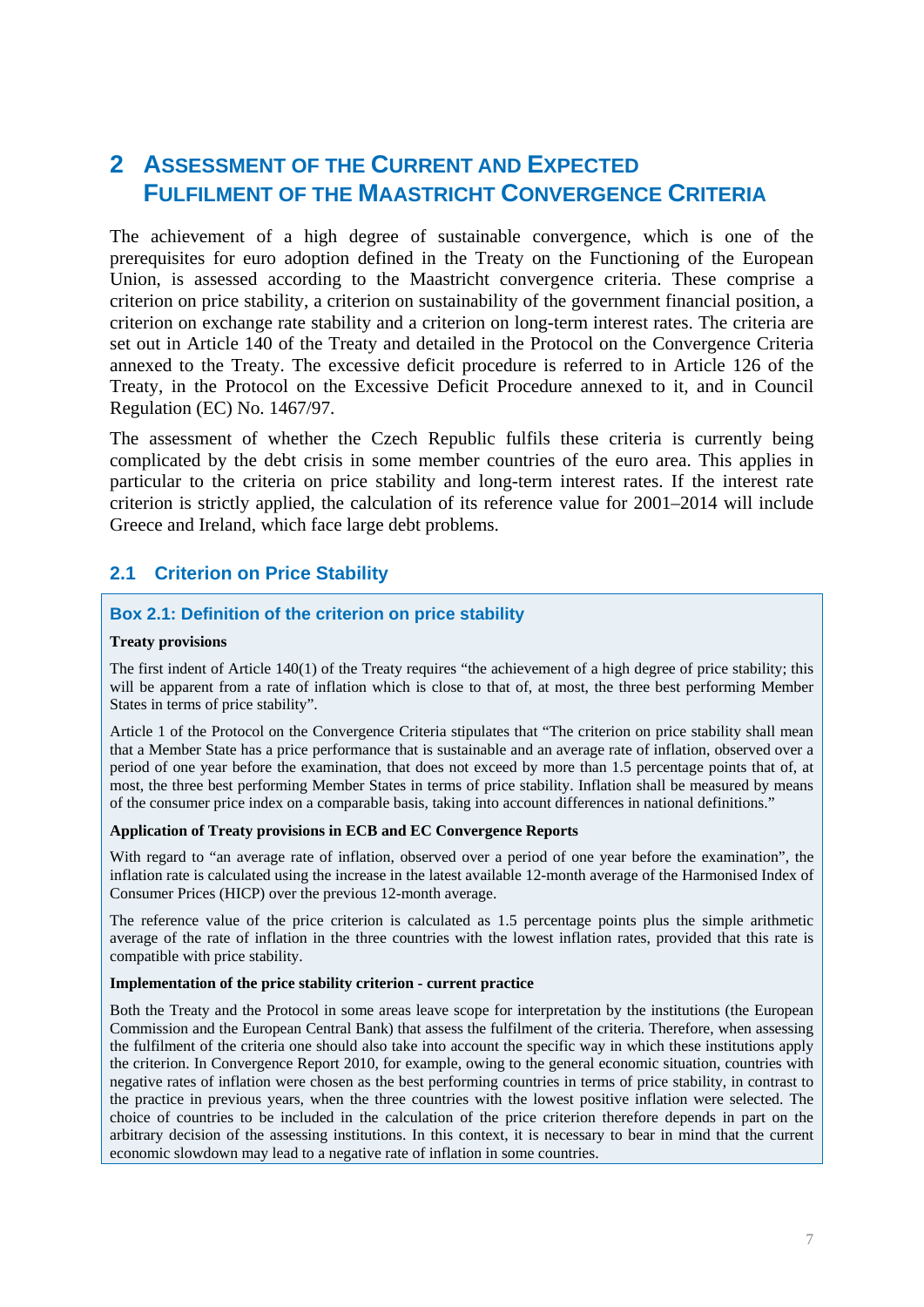According to the calculation of the reference value for the three best performing countries in terms of price stability, the Czech Republic did not fulfil this criterion in 2008 (see Table 2.1). This was due to exogenous factors, including a surge in prices of food and energy (most notably oil), and to a wave of administrative measures (an increase in the reduced VAT rate from 5% to 9%, the introduction of environmental taxes and health care fees, and further increases in excise duties). 2009 saw much lower energy and food prices compared to the previous year amid a global recession which, together with a fall in the domestic economy, manifested itself in sharp disinflation which peaked in 2010 Q2. Since then, prices have been gradually increasing because of administrative measures (increases in both VAT rates of 1 percentage point and a rise in excise duties in 2010) and rising oil and food prices. Inflation pressures from the domestic economy, by contrast, have not been apparent. In 2011, annual consumer price inflation has been fluctuating close to the CNB's inflation target of 2%.

#### **Table 2.1: Harmonised index of consumer prices**

<span id="page-7-3"></span>

| $\cdots$ . $\cdots$                               |     |     |                                           |     |     |  |
|---------------------------------------------------|-----|-----|-------------------------------------------|-----|-----|--|
|                                                   |     |     | 2008 2009 2010 8/2011 2011 2012 2013 2014 |     |     |  |
| Average for 3 EU countries with lowest inflation* | 2.6 | 0.0 | $0.9$ 1.3 1.6 1.1 1.4                     |     |     |  |
| Reference value                                   |     |     | 4.1  1.5  2.4  2.8  3.1  2.6  2.9         |     |     |  |
| <b>ICzech Republic</b>                            | 6.3 |     | $0.6$ 1.2 1.9 2.2                         | 3.4 | 1.6 |  |

*(average for last 12 months vs. average for previous 12 months as of end of period, growth in %)* 

\* More precisely, the three best performing countries in terms of price stability (see Box 2.1).

Note: The outlook for EU countries for 2011–2014 was taken from the Convergence Programmes and Stability Programmes of the individual countries except Portugal, whose Stability Programme is not available. Owing to the unavailability of average HICP inflation rates, private consumption deflators were used for Germany and Spain and average CPI inflation rates were used for Sweden and Slovenia. In assessing the inflation outcomes for 2010, we excluded Ireland (average inflation rate -1.6%) and Latvia (-1.2%) from this criterion. In doing so, we applied a similar approach as the ECB on p. 36 of Convergence Report 2010, whose justification for excluding Ireland was based on the inflation outcome for March 2010.

Source: Eurostat, Convergence Programmes and Stability Programmes of individual member states.

In 2012–2014, prices in the Czech Republic will still be affected, in addition to standard factors, by a significant contribution of administrative measures. The latter will be particularly strong in 2012, when, among other things, the reduced VAT rate is to be increased from 10% to 14%. Therefore, the Czech Republic will probably not be compliant with the price stability criterion in 2012. In the subsequent period, it is expected to fulfil the price stability criterion again, although only if no inflationary changes are made to indirect taxes or other administrative measures in the consumer price area during the reference period for the assessment of this criterion.<sup>1</sup>

## **2.2 Criterion on the Sustainability of Public Finances<sup>2</sup>**

#### **2.2.1 Government deficit criterion**

<span id="page-7-0"></span>**Box 2.2: Definition of the criterion on the sustainability [of](#page-7-4) the government financial position** 

#### <span id="page-7-1"></span>**Treaty provisions**

1

<span id="page-7-2"></span>The second indent of Article 140(1) of the Treaty requires "the sustainability of the government financial position; this will be apparent from having achieved a government budgetary position without a deficit that is excessive as determined in accordance with Article 126(6) of the Treaty".

<sup>&</sup>lt;sup>1</sup> The unification of the two VAT rates to 17.5% in 2013 should affect the price level only slightly and so will not jeopardise the fulfilment of the price stability criterion.

<span id="page-7-4"></span> $2$ <sup>2</sup> The criterion on the sustainability of public finance is satisfied only when both components of the fiscal criterion, i.e. the government deficit and the government debt, are fulfilled in a sustainable manner.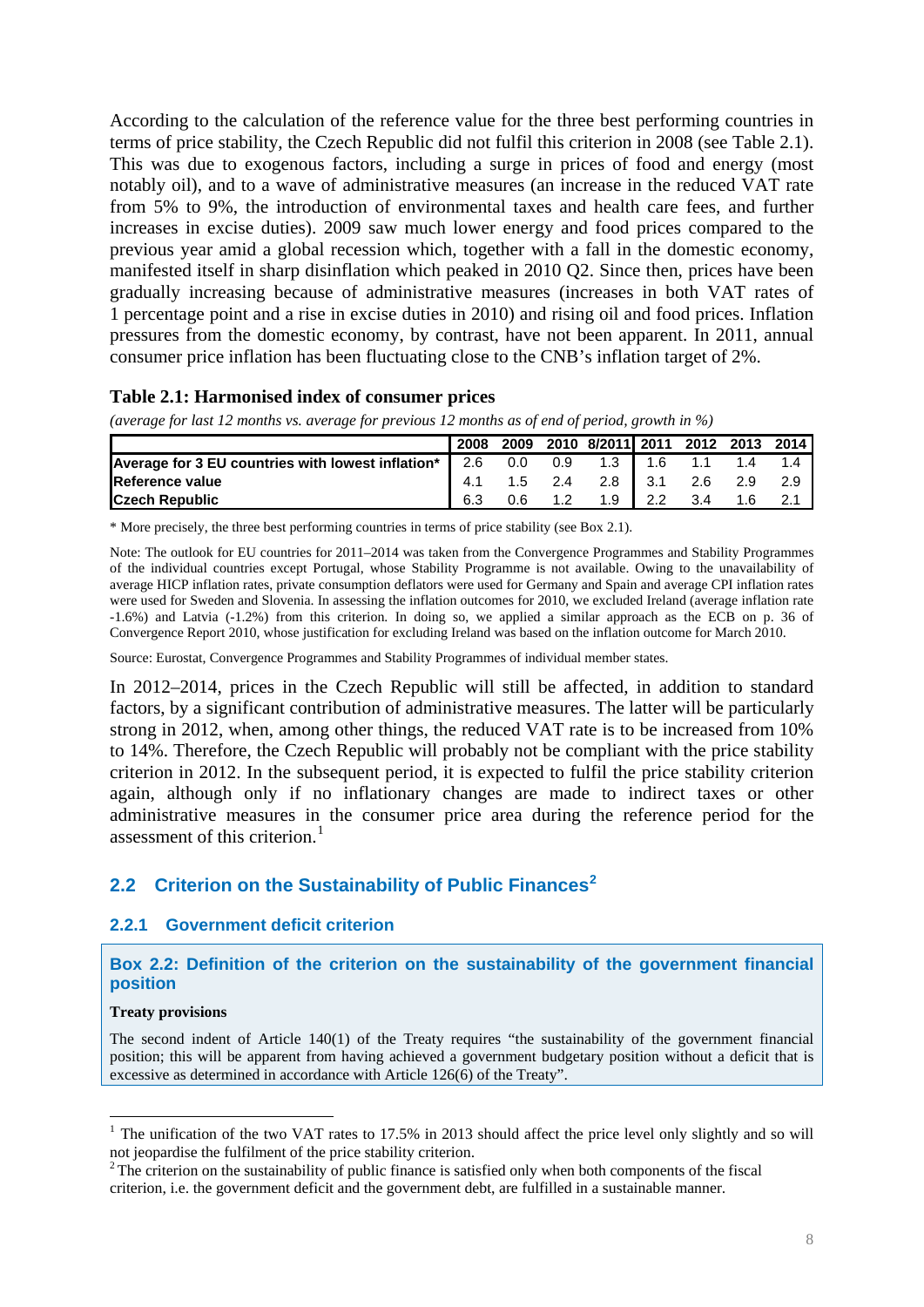Article 2 of the Protocol on the Convergence Criteria stipulates that this criterion "shall mean that at the time of the examination the Member State is not the subject of a Council decision under Article 126(6) of this Treaty that an excessive deficit exists".

Article 126 of the Treaty sets out the excessive deficit procedure, which is specified in more detail in the Stability and Growth Pact. According to Article 126(3) of the Treaty, the European Commission prepares a report if a Member State does not fulfil the requirements for fiscal discipline, in particular if:

1. the ratio of the planned or actual government deficit to GDP exceeds a reference value (defined in the Protocol on the excessive deficit procedure as 3% of GDP), unless:

- either the ratio has declined substantially and continuously and reached a level that comes close to the reference value, or

- the excess over the reference value is only exceptional and temporary and the ratio remains close to the reference value.

2. the ratio of government debt to GDP exceeds a reference value (defined in the Protocol on the Excessive Deficit Procedure as 60% of GDP), unless the ratio is sufficiently diminishing and approaching the reference value at a satisfactory pace.

The criterion on the sustainability of public finance is again<sup>3</sup> not being fulfilled, so the excessive deficit procedure was opened for the second time against the Czech Republic at the end of 2009 based on an expected exceeding of the reference value for the government deficit-to-GDP ratio in 2009. As a result of a sharp slowdo[w](#page-8-1)n in economic growth and recession in late 2008 and early 2009, the general government balance saw a marked deterioration. In addition to the unresolved structural problems of Czech public finance, the government sector was facing an unprecedented shortfall in tax revenues owing to the extraordinarily unfavourable economic situation and to legislative changes approved mainly on the revenue side of the public budgets. Expenditure on mitigating the effects of the recession on economic agents was increased at the same time. For 2010 the government prepared consolidation measures that helped reduce the general government deficit compared to 2009. In particular, an increase in revenues from social security contributions and a decrease in wage expenditure had an effect. The measures for 2011 include, on the revenue side, changes in personal income tax and social security contributions and, on the expenditure side, across-the-board cuts in the operating and capital expenditure of government agencies, a continued reduction in the volume of wages in the general government sector, and social benefit cuts.

#### **Table 2.2: General government balance**

 *(ESA 1995 methodology, in % of GDP)* 

1

|                         | 2008   |      | 2009 2010 2011 2012 2013 |        |        | 2014   |
|-------------------------|--------|------|--------------------------|--------|--------|--------|
| <b>IReference value</b> | $-3.0$ |      | $-3.0$ $-3.0$ $-3.0$     | -3.0   | -3.0   | $-3.0$ |
| <b>Czech Republic</b>   |        | -5.8 | $-4.8$ $-3.7$            | $-3.5$ | $-2.9$ |        |

<span id="page-8-0"></span>Source: 2008–2011: CZSO: annual national accounts, and MoF: Macroeconomic Forecast of the Czech Republic (October 2011). 2012–2014: Convergence Programme of the Czech Republic (April 2011).

The draft state budget for 2011 and the medium-term outlook for the state budget in 2012– 2014 assume a further gradual improvement in the general government balance to -1.9% of GDP in 2014, in line with the requirements of the excessive deficit procedure. The government resulting from the spring 2010 elections has thus tightened the fiscal objectives for the coming years compared to the Czech Republic's January 2010 Convergence Programme. It has also set the objective of achieving balanced general government accounts

<span id="page-8-1"></span> $3$  The Czech Republic was previously in the excessive deficit procedure between July 2004 and June 2008.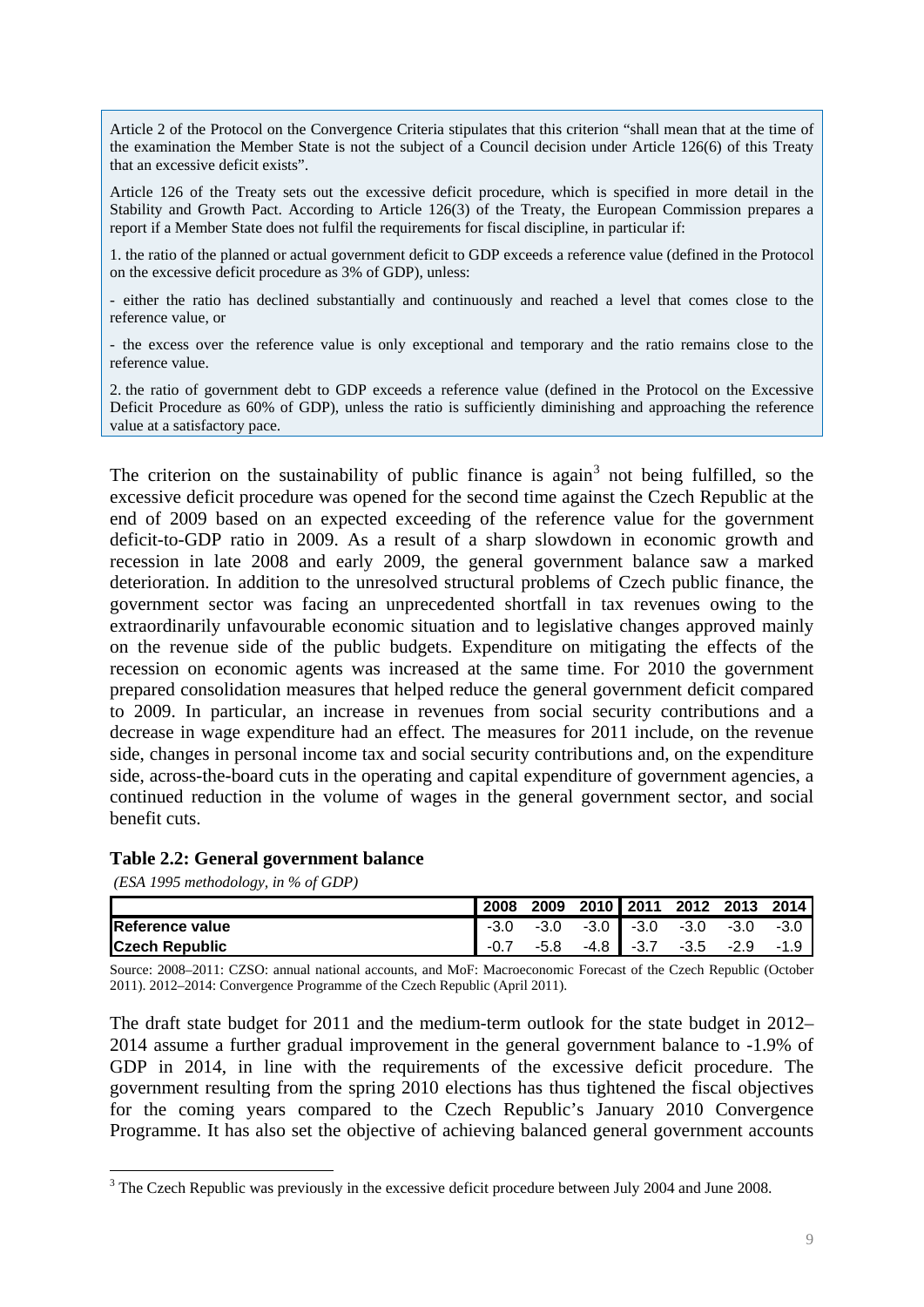in 2016 provided that there is economic growth in the period under consideration. The current fiscal policy settings are based on the expenditure frameworks approved by the government. However, conceptual structural reforms will have to be made for 2012–2014.

As regards the alignment of the Czech economy with the euro area economy and the sustainability of public finance, it remains essential to address the structural problems of public finance. Under Stability and Growth Pact, the Czech Republic should target a structural general government deficit of 1% of GDP in the medium term. Given the current fiscal policy settings, this objective will not be fulfilled during the outlook period. The structural deficit is expected to be 3.1% of GDP in 2011 and to decrease gradually thereafter to 1.6% of GDP in 2013. If this trend is maintained in the following years, the medium-term objective (MTO) will probably be achieved by 2016.

The one-off resolution of environmental obligations and the adoption of a law to rectify some property injustices against churches could also widen the government deficit in the short run. The potential impacts on government budget indicators will depend on the exact form of the relevant measures and their methodological assessment by Eurostat.

The risk of the euro area economic outlook deteriorating substantially is also increasing at the moment owing to the economic and fiscal crisis in Greece and potentially in other euro area countries. This, together with the financial turmoil, is jeopardising the economic growth of all EU countries, including the Czech Republic. A sharp slowdown in economic growth would in turn affect tax revenues in particular and consequently also the government balance.

## **2.2.2 Government debt criterion**

<span id="page-9-0"></span>Given the low initial level of government debt, the Czech Republic has had no problem fulfilling this criterion so far. In 2007–2008, the government debt stabilised around 30% of GDP, following a substantial increase (due mainly to government guarantees) in 2001–2003. Since 2009, however, the debt has increased sharply, as the amount of debt is being affected to a large extent by the public budget deficit, the largest component of which is the greatly elevated state budget deficit. Compared to the EU and euro area average, however, the overall debt is not high.

Given the fiscal policy settings and the assumptions of further consolidation, the debt should peak at 42.8% of GDP in 2013 and start to decrease gradually in the years that follow. The debt could be positively affected by potential privatisation revenues, which, however, will probably be lower than in the past. It is clear that the period of comfortable fulfilment of the government debt criterion has ended and that increased attention will have to be paid to the sustainability of fulfilment of this criterion in the future.

## <span id="page-9-1"></span>**Table 2.3: Government debt**

 *(ESA 1995 methodology, in % of GDP)* 

|                         | 2008 |  |  | 2009 2010 2011 2012 2013 2014      |  |
|-------------------------|------|--|--|------------------------------------|--|
| <b>IReference value</b> |      |  |  | 60.0 60.0 60.0 60.0 60.0 60.0 60.0 |  |
| <b>Czech Republic</b>   | 28.7 |  |  | 34.3 37.6 40.5 42.4 42.8 42.0      |  |

Source: 2008–2011: CZSO: annual national accounts, and MoF: Macroeconomic Forecast of the Czech Republic (October 2011). 2012–2014: Convergence Programme of the Czech Republic (April 2011).

The risk of a deteriorating macroeconomic situation in the EU indicated above presents a current risk to the evolution of government debt.

The adverse effects of population ageing pose a risk to the long-term course of public finances. Unless the necessary reforms are implemented to mitigate its fiscal impacts, in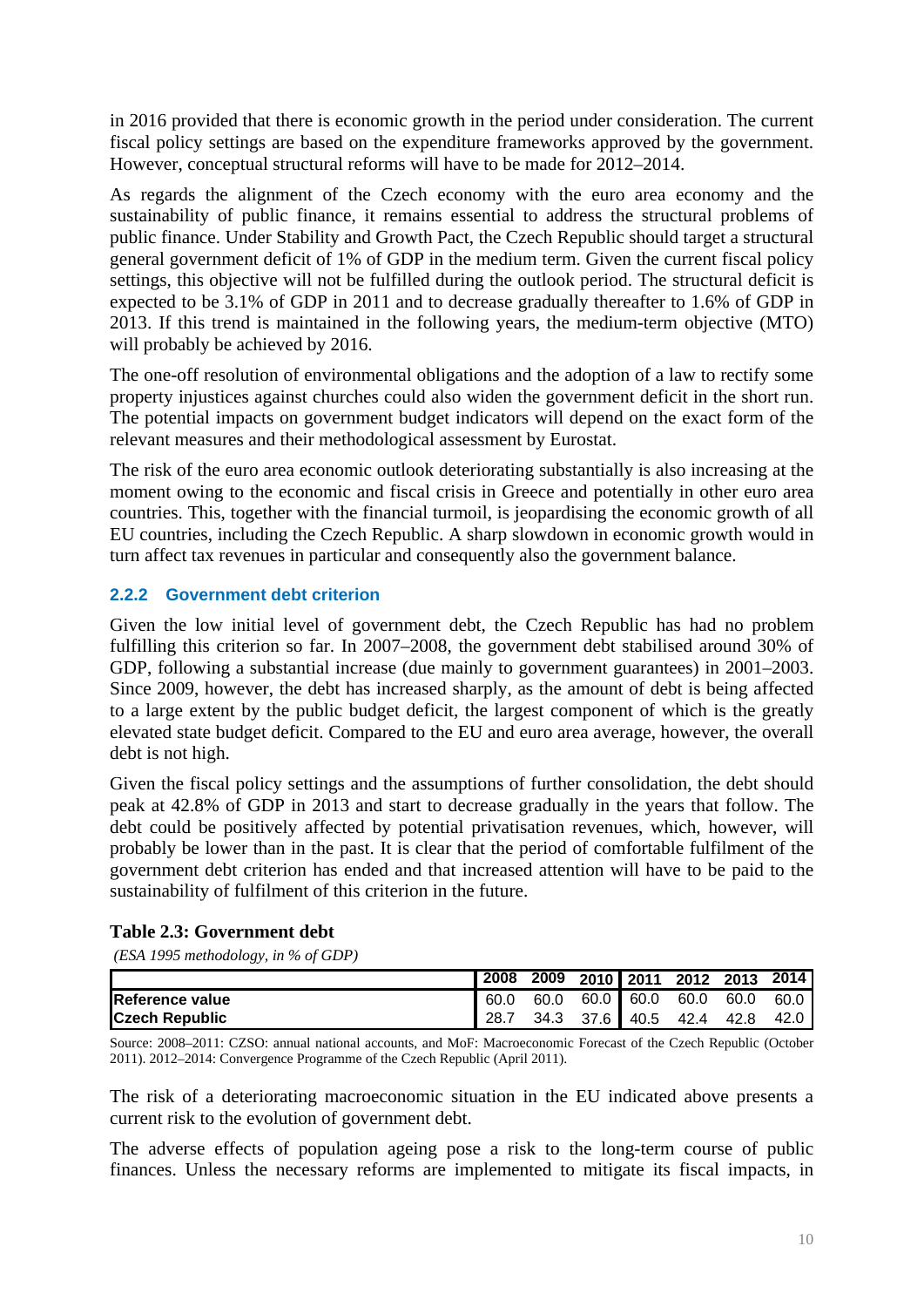particular pension system reform (currently in the process of approval by the Parliament of the Czech Republic<sup>4</sup>) and health care reform, a further significant increase in the debt-to-GDP ratio is to be expected in the long term. These risks would probably (depending on the manner of financing) also affect the general government deficit.

# **2.3 Criterion on Exchange Rate Stability**

#### **Box 2.3: Definition of the criterion on exchange rate stability**

#### **Treaty provisions**

1

<span id="page-10-1"></span><span id="page-10-0"></span>The third indent of Article 140(1) of the Treaty requires "the observance of the normal fluctuation margins provided for by the exchange-rate mechanism of the European Monetary System, for at least two years, without devaluing against the currency of any other Member State".

Article 3 of the Protocol on the Convergence Criteria stipulates that "the criterion on participation in the exchange rate mechanism of the European Monetary System shall mean that a Member State has respected the fluctuation margins provided for by the exchange rate mechanism of the European Monetary System without severe tensions for at least two years before the examination. In particular, the Member State shall not have devalued its currency's bilateral central rate against any other Member State's currency on its own initiative for the same period."

#### **Application of Treaty provisions in ECB and EC Convergence Reports**

The Treaty refers to the criterion of participation in the European exchange-rate mechanism (ERM until December 1998 and ERM II since January 1999).

First, the ECB and the EC assess whether the country has participated in ERM II "for at least the last two years before the examination", as stated in the Treaty.

Second, as regards the definition of "normal fluctuation margins", the ECB recalls the formal opinion that was put forward by the EMI Council in October 1994 and its statements in the November 1995 report entitled "Progress towards Convergence".

The EMI Council's opinion of October 1994 stated that "the wider band has helped to achieve a sustainable degree of exchange rate stability in the ERM", that "the EMI Council considers it advisable to maintain the present arrangements", and that "member countries should continue to aim at avoiding significant exchange rate fluctuations by gearing their policies to the achievement of price stability and the reduction of fiscal deficits, thereby contributing to the fulfilment of the requirements set out in Article 140(1) of the Treaty and the relevant protocol".

In the November 1995 report entitled "Progress towards Convergence" it was stated that "when the Treaty was conceived, the 'normal fluctuation margins' were  $\pm 2.25\%$  around bilateral central parities, whereas a  $\pm 6\%$  band was a derogation from the rule. In August 1993 the decision was taken to widen the fluctuation margins to ±15%. The interpretation of the criterion, in particular of the concept of 'normal fluctuation margins', became less straightforward". It was then also proposed that account would need to be taken of "the particular evolution of exchange rates in the European Monetary System (EMS) since 1993 in forming an ex post judgement".

Against this background, in the assessment of exchange rate developments the emphasis is placed on exchange rates being close to the ERM II central rates.

Third, the issue of the presence of "severe tensions" or "strong pressures" on the exchange rate is addressed by examining the degree of deviation of exchange rates from the ERM II central rates against the euro. Other indicators, such as short-term interest rate differentials vis-à-vis the euro area and their evolution, are used as well. The role played by foreign exchange interventions is also considered.

The example of the assessment of sustainability of fulfilment of the exchange rate stability criterion for Slovakia in the 2008 ECB Convergence Report recalls that some European authorities currently tend to take a stricter view in the interpretation of the convergence criteria and their fulfilment.

<sup>&</sup>lt;sup>4</sup> However, changes approved as part of the "small pension reform" are already having a positive impact on the sustainability of the pension system.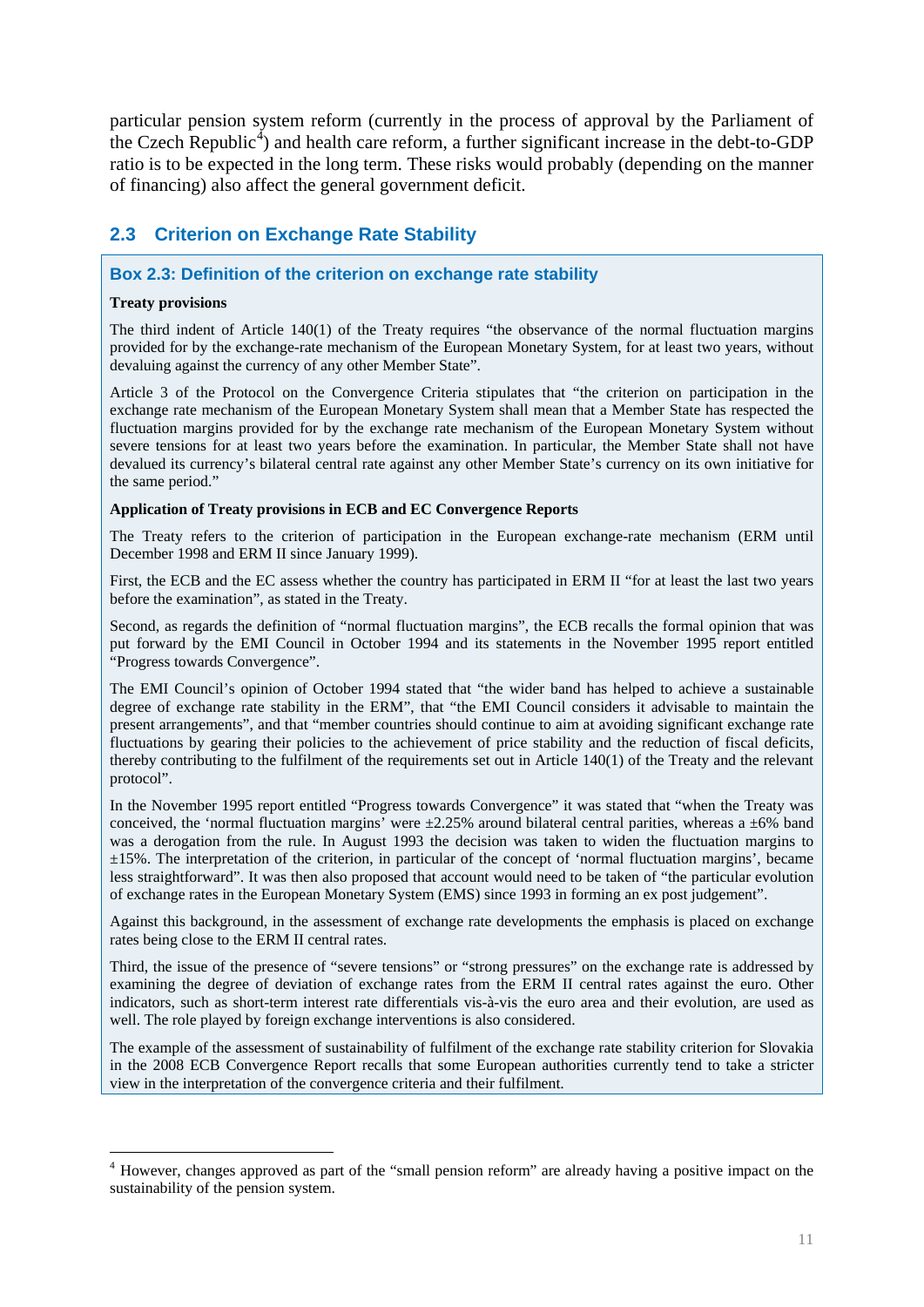For the purposes of this assessment of exchange rate stability, the hypothetical CZK/EUR central parity is set as the average exchange rate in 2009 Q1, i.e. the quarter preceding hypothetical ERM II entry at the start of 2009 Q2, which would allow euro adoption on 1 January 2012.<sup>5</sup> With the aid of this parity it is theoretically possible to monitor whether the Czech Republic would have fulfilled the exchange rate stability criterion in the given time period.

The exchange r[a](#page-11-1)te of the koruna against the euro is showing a long-term appreciation trend. However, this trend was interrupted in the second half of 2008 and in early 2009 by a sizeable depreciation due to deteriorating foreign investor sentiment about the Central European region, including the Czech Republic, during the global financial crisis. The magnitude of the depreciation between July 2008 and February 2009 (23%) indicates potential risks to the fulfilment of the exchange rate criterion. In March 2009 the koruna started appreciating again, and this trend continued until 2011 Q3. However, higher exchange rate volatility was evident in the individual quarters, reflecting increased global uncertainty and sudden changes in investors' sentiment in the financial markets as well as in their degree of risk aversion. Overall, it can be seen that exchange rate deviations can exceed the set fluctuation band in turbulent times. The appropriate timing of ERM II entry will therefore be of key importance for successful fulfilment of the exchange rate stability criterion going forward. The Czech Republic should enter ERM II amid a stable situation, both currently and going forward, in the domestic economy, in global financial markets and in investment sentiment towards the Czech Republic and the whole region.

<span id="page-11-0"></span>

**Chart 2.1: Nominal CZK/EUR exchange rate** 

Note: In the chart, an upward movement of the exchange rate means appreciation of the koruna vis-à-vis the euro. The hypothetical central parity is simulated by the average exchange rate for 2009 Q1.

Source: CNB, Czech MoF calculations. Data up to 30 September 2011.

1

The length of stay of an EU Member State in ERM II is set by the Treaty at a minimum of two years before the assessment of preparedness to adopt the euro. The Czech Republic's September 2003 Euro-area Accession Strategy and its August 2007 update state that the Government and the CNB agree on a stay in ERM II for the minimum required period only. This implies that the Czech Republic should enter the ERM II only after it has achieved a high

<span id="page-11-1"></span> $<sup>5</sup>$  The hypothetical adoption of the euro in early 2012 would have been preceded by an assessment of all the</sup> convergence criteria in 2011 Q2.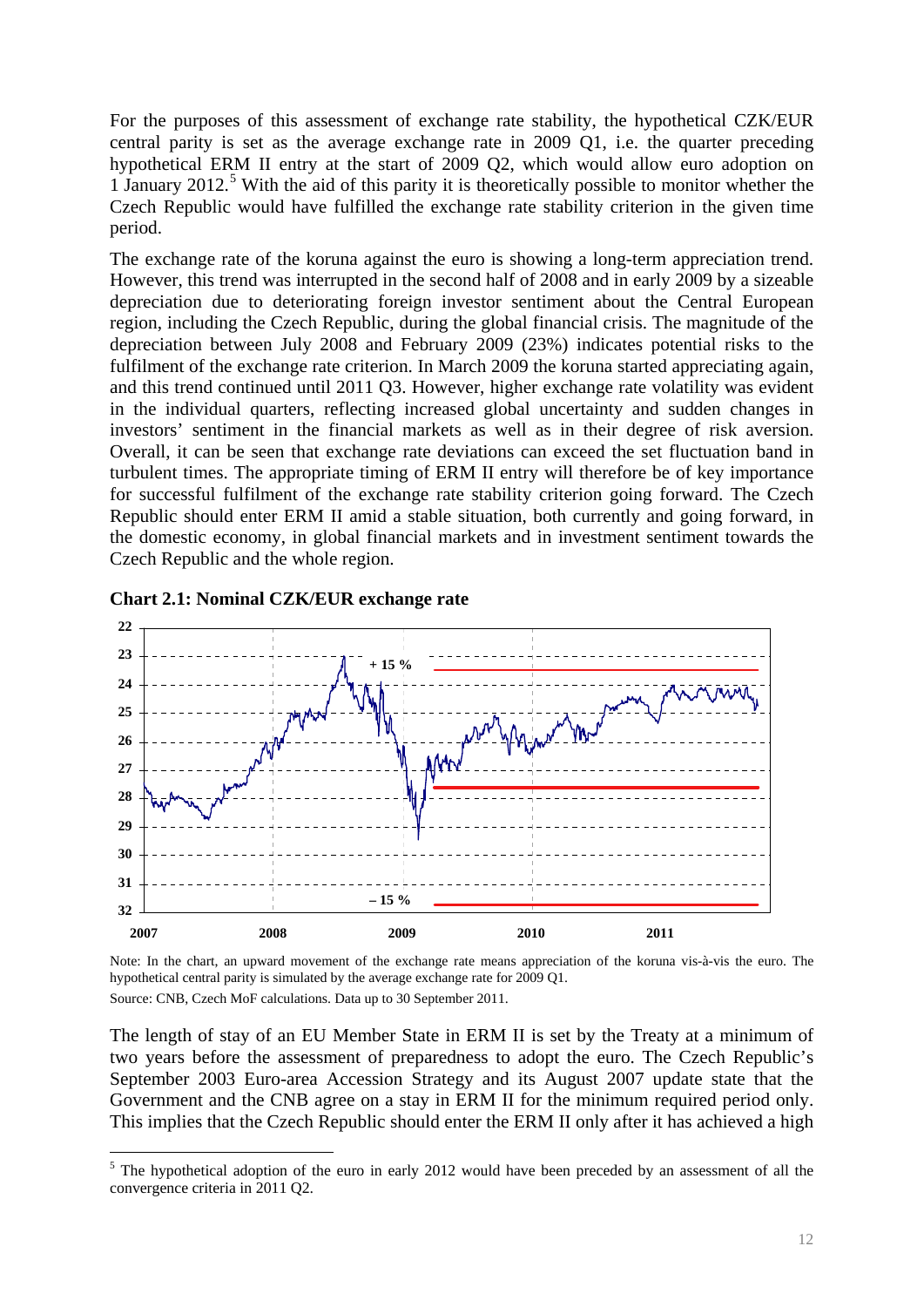degree of economic alignment and after conditions have been established which enable it to introduce the euro shortly after the assessment of the exchange rate criterion.<sup>6</sup>

The Czech economy is highly open and therefore vulnerable to external shocks such as the surge in commodity prices in 2008 (in the context of the high energy intensity of the Czech economy) and the subsequent recession. The freely floating exchange rate h[as](#page-12-3) the potential to absorb adverse external shocks impacting on the Czech economy. For instance, a decrease in external demand usually causes the Czech koruna to weaken. This moderates the decrease in net exports and therefore dampens the effects of lower external demand on the Czech economy (the weakening of the Czech koruna at the start of recession serves as an example). The freely floating rate thus also places lower demands on the response of fiscal and monetary policies to adverse external shocks.

# **2.4 Criterion on Long-term Interest Rates**

#### **Box 2.4: Definition of the criterion on long-term interest rates**

#### **Treaty provisions**

<span id="page-12-1"></span><span id="page-12-0"></span>The fourth indent of Article 140(1) of the Treaty requires "the durability of convergence achieved by the Member State and of its participation in the exchange-rate mechanism of the European Monetary System being reflected in the long-term interest-rate levels".

Article 4 of the Protocol on the Convergence Criteria stipulates that "the criterion on the convergence of interest rates means that, observed over a period of one year before the examination, a Member State has had an average nominal long-term interest rate that does not exceed by more than two percentage points that of, at most, the three best performing Member States in terms of price stability. Interest rates shall be measured on the basis of long-term government bonds or comparable securities, taking into account differences in national definitions."

In 2008–2011, the annual average long-term interest rates for convergence purposes showed an upward trend followed by a general downward trend. The Czech Republic constantly fulfilled the interest rate criterion with at least 1 percentage point to spare over the period under review (see Table 2.4).

#### **Table 2.4: Long-term interest rates for convergence purposes**

*(average for the last 12 months, in %)* 

1

<span id="page-12-2"></span>

|                                                                          | 2008 |     |     | 2009 2010 8/2011 2011 2012 2013 2014 |         |         |     |       |
|--------------------------------------------------------------------------|------|-----|-----|--------------------------------------|---------|---------|-----|-------|
| <b>Average for 3 EU countries with lowest inflation*</b> $\vert$ 4.2 3.9 |      |     |     | 4.0 5.3 3.3 3.6 3.2                  |         |         |     | 3.1   |
| <b>IReference value</b>                                                  | 6.2  | 5.9 | 6.0 |                                      | 7.3 5.3 | 5.6 5.2 |     | - 5.1 |
| <b>ICzech Republic</b>                                                   | 4.6  |     | 4.2 | $3.8$ 3.7                            |         | 3.7     | 3.9 |       |

\* More precisely, the three best performing countries in terms of price stability (see Box 2.1).

Note: In the forecast for 2011–2014, countries facing debt problems (Greece, Ireland), i.e. countries which cannot be expected to be able to fulfil this criterion in a sustainable manner, were excluded.

Source: Eurostat, Convergence Programmes and Stability Programmes of individual member states.

The average level of long-term interest rates for convergence purposes for the last twelve months was 3.8% in the Czech Republic in August 2011 (see Table 2.4). Progress with government reforms, the high rating of the Czech Republic (Standard & Poor's increased its credit rating for the Czech Republic's by two notches in August 2011) and the interest in Czech government bonds (denominated in both the koruna and the euro) on the part of

http://www.mfcr.cz/cps/rde/xchg/mfcr/xsl/eu\_acc\_stra\_13438.html and

<sup>6</sup> For details, see the joint documents of the Czech Government and the CNB: "The Czech Republic's Euro-area Accession Strategy" and "The Czech Republic's Updated Euro-area Accession Strategy" at

<span id="page-12-3"></span>http://www.mfcr.cz/cps/rde/xchg/mfcr/xsl/eu\_acc\_stra\_33780.html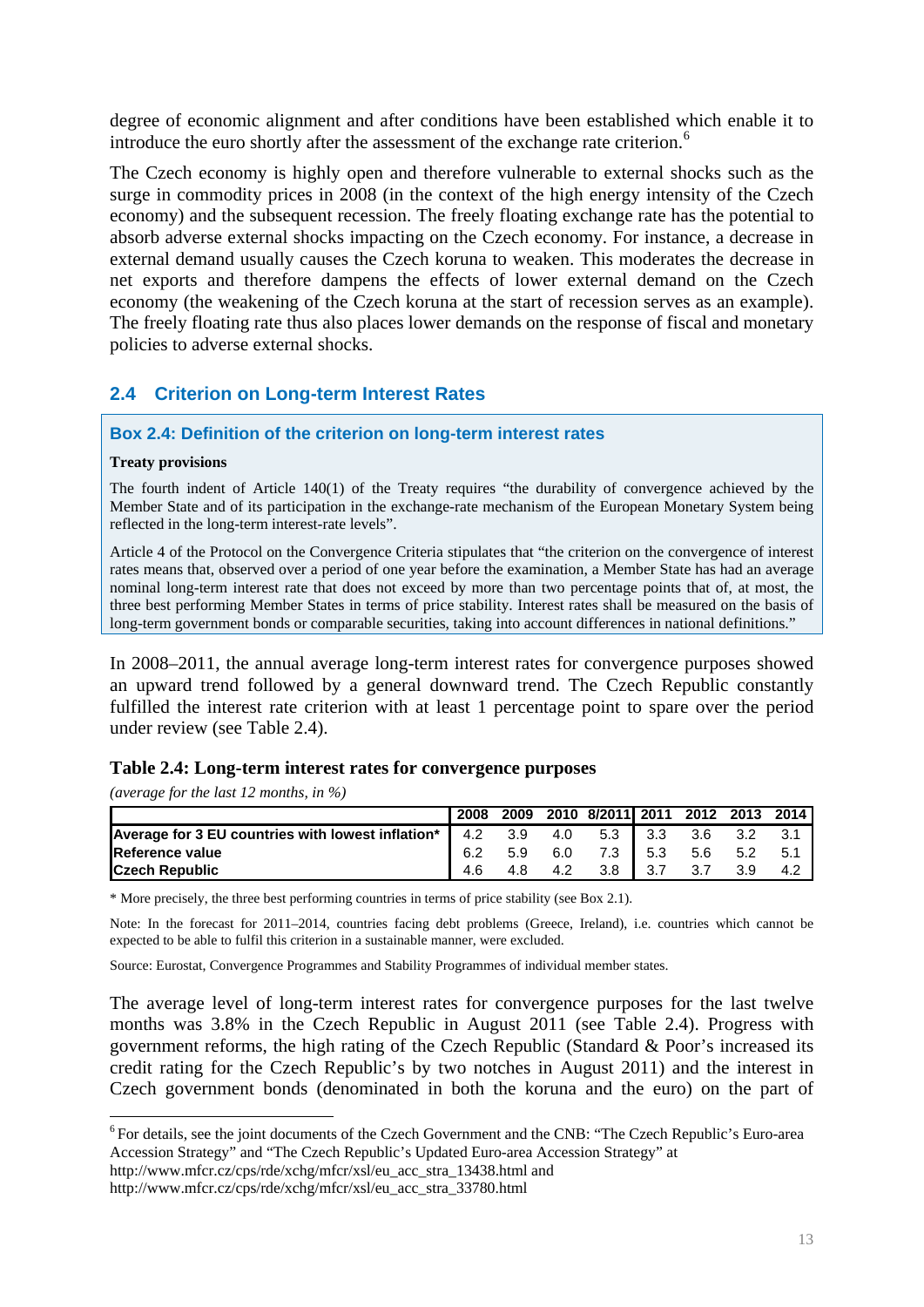residents and non-residents should foster stable Czech government bond yields. The Czech Ministry of Finance expects an average of 3.7% for 2011 and for 2012 (yields should start rising slowly at the end of 2012).

The current debt crisis in the euro area presents some risk to government bond yields. However, as noted above, investors have confidence in Czech bonds, as evidenced by the correlation between Czech and German ten-year government bond yields in recent months. The spread between them is fluctuating around 1 percentage point and can be expected to remain flat or decline moderately in the period ahead. Given the current problems in the euro area, the forecast for 2012–2014 is highly uncertain. The stable inflation rate and successful fiscal consolidation efforts mean that the Czech Republic should not have any problems fulfilling this convergence criterion in the future either. Maintaining the confidence of the financial markets in the medium-term consolidation and long-term sustainability of Czech public finance is, however, a significant condition.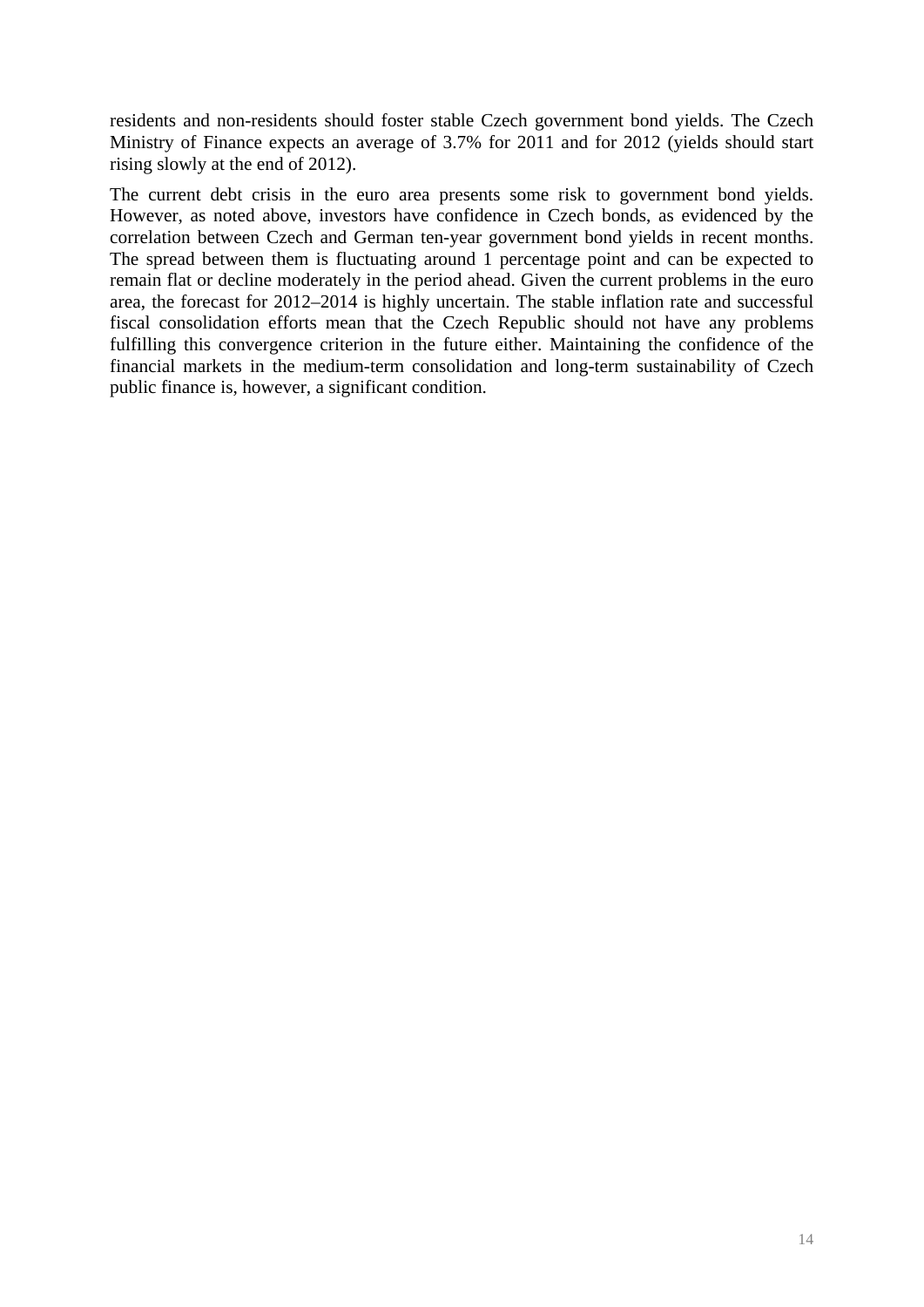# <span id="page-14-0"></span>**3 ASSESSMENT OF THE CZECH REPUBLIC'S CURRENT ECONOMIC ALIGNMENT WITH THE EURO AREA**

This part summarises the results of a set of analyses directed at assessing the Czech economy's alignment with the euro area over and above the formal criteria, the fulfilment of which is assessed in the previous part. The Czech Republic's future entry into the euro area ensues from the commitments associated with EU membership. Adoption of the single European currency should lead to the elimination of exchange rate risk in relation to the euro area and to a related reduction in the costs of foreign trade and investment. This should further increase the benefits accruing to the Czech Republic from its intense involvement in the international division of labour. Besides the aforementioned benefits, however, adoption of the euro will simultaneously imply costs and risks arising from the loss of independent monetary policy and exchange rate flexibility vis-à-vis major trading partners. The benefits and costs stemming from euro adoption will be affected by the characteristics and situation in both the Czech economy and the euro area economy. These factors will influence whether adoption of the euro by the Czech Republic will lead to an increase in the country's economic stability and performance.

The analyses are divided into two basic groups according to the type of question they try to answer. The section entitled "Cyclical and Structural Alignment" indicates the size of the risk of different economic developments in the Czech Republic compared to the euro area and hence the risk of the single monetary policy being highly suboptimal for the Czech economy. The section entitled "Adjustment Mechanisms" answers the question of to what extent the Czech economy is capable of absorbing the impacts of potential asymmetric shocks using its own adjustment mechanisms. The basic theoretical starting point for the underlying analyses is the theory of optimum currency areas. These analyses are aimed at assessing the evolution of the alignment indicators over time and in comparison with selected countries. The individual studies were prepared using the statistical data and information available in July 2011. The conclusion as to whether adopting the euro will have economic benefits for the Czech economy and whether the economy is sufficiently prepared for adopting the single currency cannot be made in absolute terms, but the aforementioned comparison with other countries and the assessment of developments over time can be carried out in the context of economic developments in the euro area. In general, the benefits of adopting the euro can be expected to depend on the economic situation in the domestic economy and in the euro area and to increase with greater economic alignment and stronger adjustment mechanisms.

# <span id="page-14-1"></span>**3.1 Cyclical and Structural Alignment**

Assuming a stable and sustainable economic situation in the euro area, the costs arising from the loss of the Czech Republic's own monetary policy will be particularly pronounced if the Czech economy is not aligned with the euro area economy. The risks arising from the Czech Republic's accession to the euro area will decrease as the degree of alignment increases.

The **degree of real economic convergence** is an important indicator of the Czech economy's similarity to the euro area. A higher level of such convergence fosters greater similarity of long-run equilibrium development. Indirectly it can also foster a lower likelihood of misalignment in the shorter run, but it is no guarantee of future smooth functioning of the economy in the EMU. A higher degree of convergence in the economic level prior to ERM II entry and euro adoption should further increase the relative price level, which will reduce the potential future pressures for growth of the price level and equilibrium appreciation of the real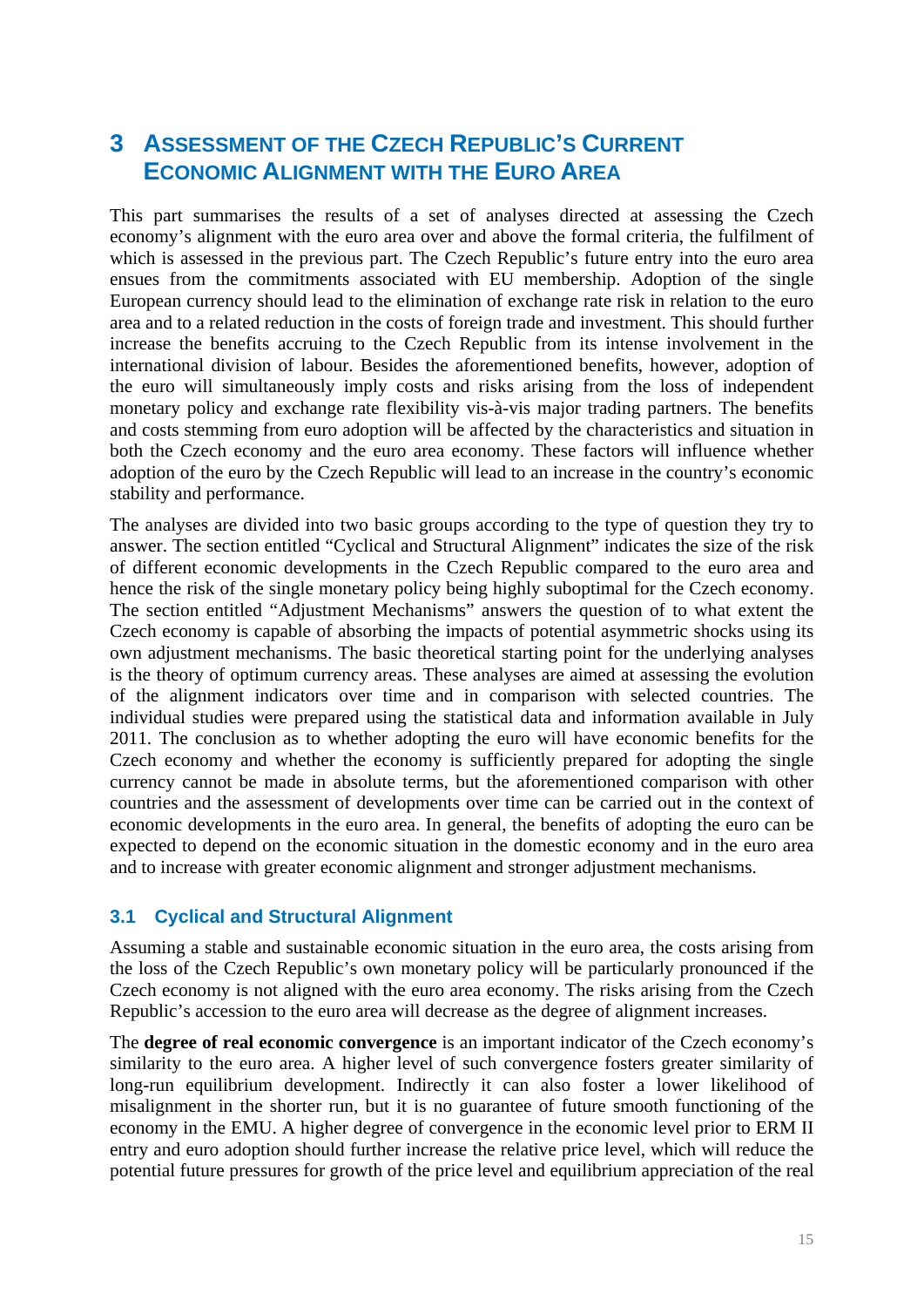exchange rate. From the long-term perspective, the Czech economy is converging towards the euro area in real terms. However, this trend has halted – probably only temporarily – as a result of the financial and economic crisis. In the last three years, GDP per capita was about three-quarters of the euro area average. Owing to the crisis, the convergence process was also interrupted in the case of the price level of GDP. In 2010, however, this level increased slightly again to 67% of the euro area price level, although it remains below the level corresponding to the performance of the economy. The wage level in the Czech Republic in 2009 was roughly 36% of the average euro area level when converted using the exchange rate and about 54% when calculated using purchasing power parity data. The real exchange rate of the koruna (on an HICP basis) appreciated on average by 3.4% a year between 1998 and 2010, but is displaying significant fluctuations around its long-run trend. Some of these fluctuations can be sources of macroeconomic shocks, while others can help to absorb them. The koruna's appreciation in 2007 and the first half of 2008 (i.e. in a situation of high inflation and fast economic growth) had a stabilising effect on the Czech economy, as did the subsequent weakening of the Czech currency during the recession. According to the analyses, equilibrium real appreciation of the koruna against the euro at an average rate of 1.8–2.4% a year can be expected over the next five years. Continuing real appreciation of the exchange rate following euro area entry would therefore initially mean an increase in the inflation differential vis-à-vis the euro area and related lower (or even negative) real interest rates.



<span id="page-15-0"></span>**Chart 3.1: Real economic convergence of selected states towards the euro area in 2010**  *(EA-17=100)* 

Source: Eurostat, CNB calculations.

**Alignment of economic activity and similarity of economic shocks** will increase the likelihood that the single monetary policy in the monetary union will be appropriately configured from the perspective of the Czech economy. The analyses indicate increased correlation of overall economic activity between the Czech Republic and the euro area recently; the same goes for activity in industry and export activity. The rise in the monitored correlations, particularly in 2008–2010, including supply and demand shock correlation, should be assessed in the context of the recent global economic downturn and the subsequent gradual recovery in economic activity proceeding in parallel in the Czech Republic and the euro area. For this reason, only in future years will it be possible to prove or disprove the hypothesis that greater business cycle alignment has been achieved in normal global economic conditions.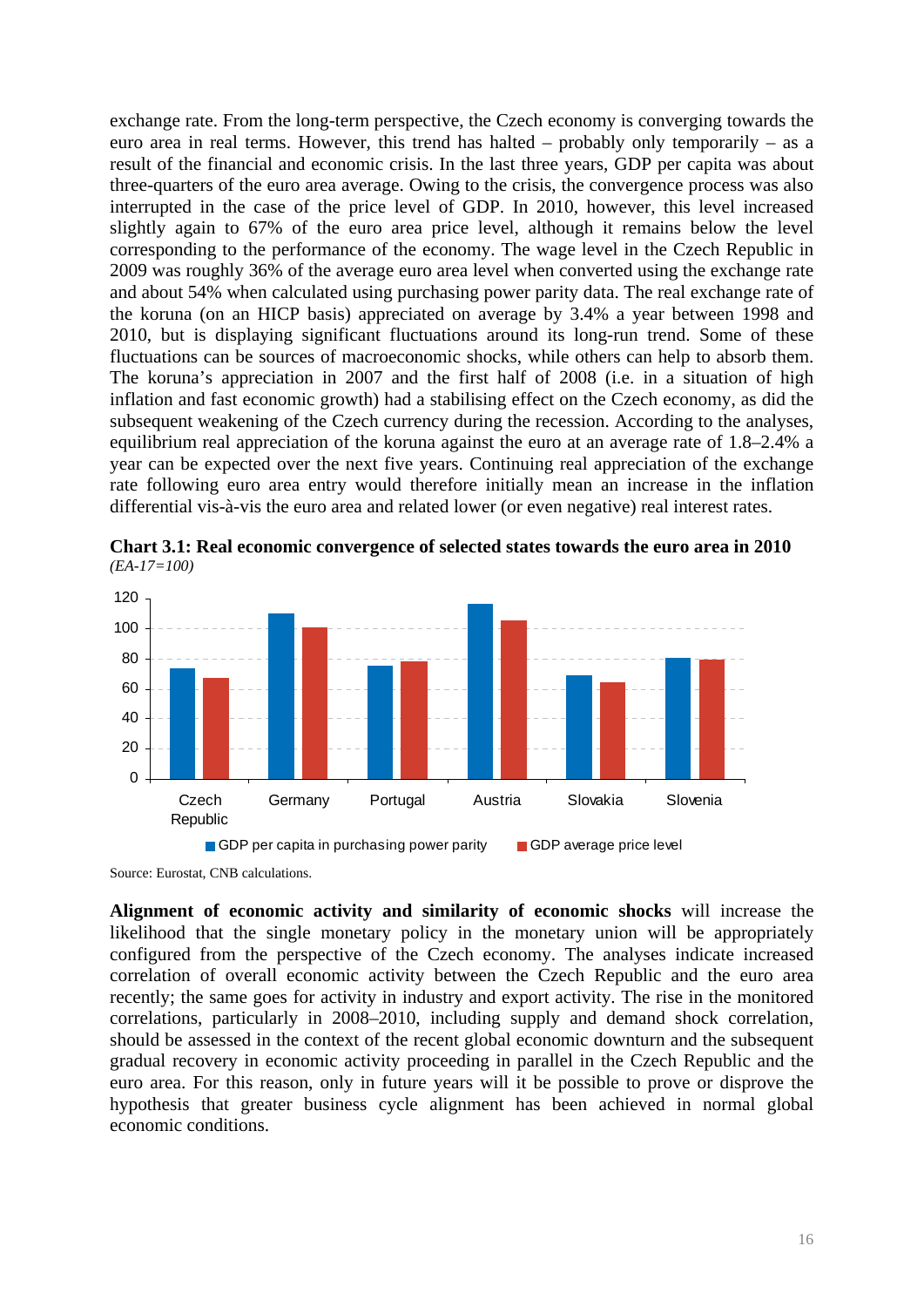

<span id="page-16-0"></span>

Source: Eurostat, CNB calculations.

Similarity of the **structure of economic activity** with the euro area should decrease the risk of asymmetric economic shocks. In terms of production structure, the Czech economy retains a specific feature in the form of a higher share of industry and a smaller share of services, particularly financial intermediation, compared to the euro area. The differences in structure have widened slightly further in recent years owing to a decline in the share of value added in industry in the euro area in favour of financial intermediation. The above-average share of the car industry in the total output and value added of the Czech economy compared to the euro area is (as in Germany) a possible source of asymmetric developments.

Fast convergence of **nominal interest rates** in the immediate run-up to joining the euro area acted as an asymmetric shock in some economies in the past, generating macroeconomic imbalances and risks to financial stability. For a country planning to enter the monetary union, earlier gradual interest rate convergence is therefore an advantage. The fact that the difference between Czech and euro area short-term market interest rates was close to zero for a long time is favourable from this perspective. A modest positive interest rate differential opened up in the second half of 2008 and widened further during 2009. Since the start of 2010, however, short-term market interest rate differentials have been falling and even turned negative in 2011. Government bond yield differentials peaked at the start of 2009 and also edged up in 2010 Q2 because of the euro area debt crisis. They then decreased, however, and are now also negative, owing mainly to rising average yields in the euro area.

Another indicator of the possibility of sharing a single currency is long-term co-movement in the **exchange rates** of two currencies against a reference currency. Compared to the other currencies under review, the correlation between the rates of the Czech koruna and the euro against the dollar was relatively high. Since 2000, this correlation has always declined only temporarily: during the fast appreciation of the koruna in 2001–2002 and later on in connection with the general surge in global financial market volatility after the fall of Lehman Brothers in 2008 H2 and 2009 Q1, when the Czech koruna – like the Hungarian forint and the Polish zloty – came under significant depreciation pressure. In 2010 H1, however, the correlation between the Czech koruna and the euro returned to its high pre-crisis level.

The Czech economy's strong **trade and ownership links** with the euro area magnify the benefits arising from the elimination of potential fluctuations in the exchange rate and the reduction in transaction costs. The euro area is the partner for 66% of Czech exports and 60% of Czech imports, a level comparable to, or even higher than, that in the other countries under review. The Czech economy's ownership links with the euro area on the direct investment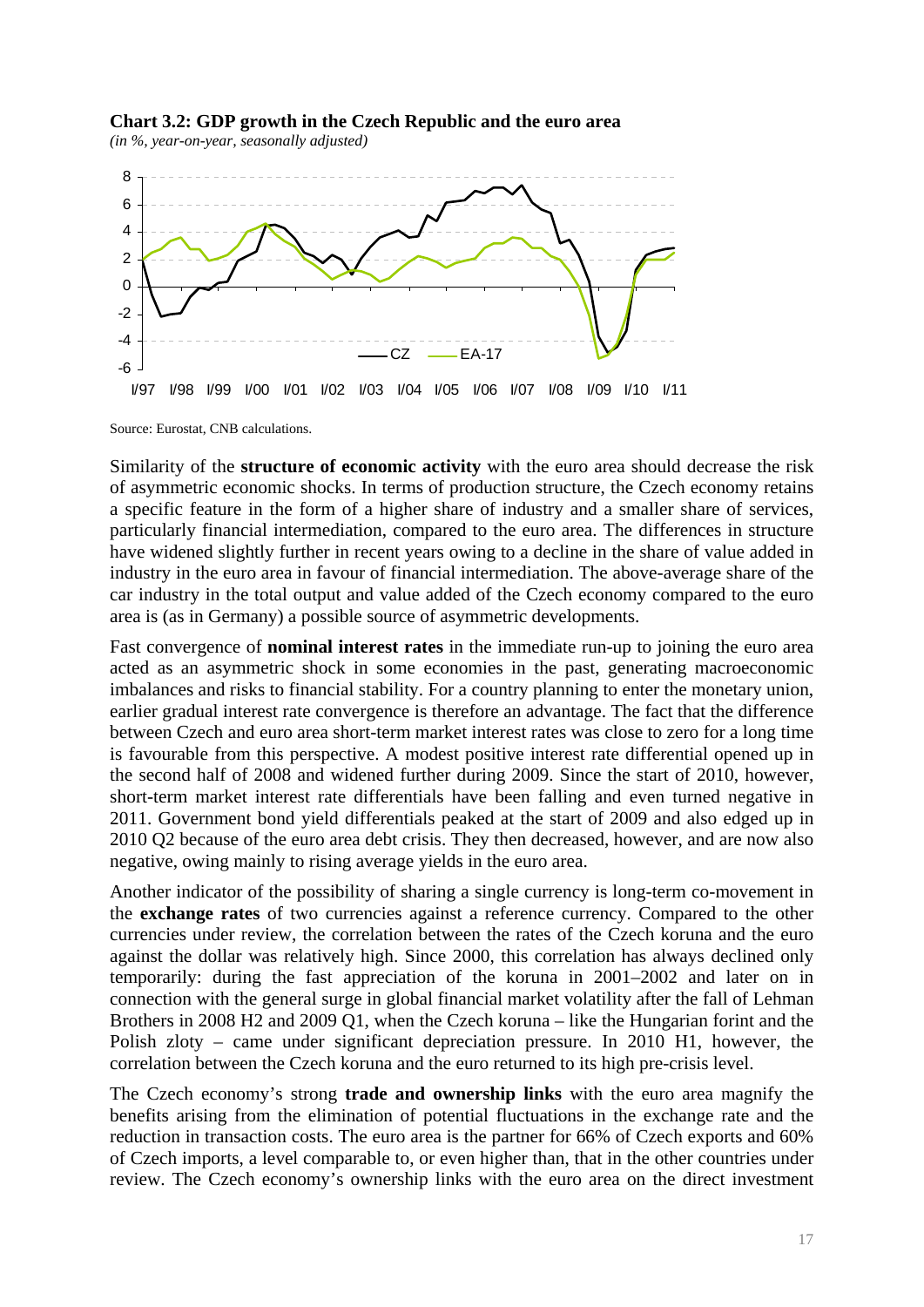inflow side are relatively strong and showing an upward trend. In 2009, foreign direct investment from the euro area exceeded 53% of Czech GDP.

<span id="page-17-0"></span>

**Chart 3.3: Share of exports to the euro area in total exports and share of imports from the euro area in total imports in 2011 H1** 

Source: Eurostat, IMF, CNB calculations.

Despite the smaller size of the Czech **financial sector** and its smaller depth of financial intermediation relative to the euro area, it can be expected to have a similar effect on the economy in normal economic conditions. The depth of financial intermediation in the Czech Republic, as measured by the ratio of financial system assets to GDP, is roughly one-quarter of the value for the euro area. The share of bank loans to the private sector is 56% of GDP in the Czech Republic, i.e. roughly two-fifths of that in the euro area. However, the current level of the aforementioned indicators in the euro area is not necessarily optimal, since in many countries it is more a reflection of private sector overleveraging.

The **structure of the financial assets and liabilities of Czech non-financial corporations**  and households is gradually converging to that of euro area entities, but still shows differences. The difference is particularly visible in a higher share of trade receivables in corporate assets and a higher share of currency and deposits in household assets. The indebtedness of Czech corporations and households is still much lower than in the euro area countries under review. On the other hand, the above entities have lower assets. In the past, the **effect of money and financial market rates on client rates** in the Czech Republic was roughly the same as in the euro area. The global financial and economic crisis has led to slower transmission of monetary policy interest rates to the Czech economy owing to growth in the interbank market premium and some client risk premia. The maturity structure of new loans to non-financial corporations is similar to that in the euro area. The degree of **spontaneous euroisation** in the Czech Republic is low and is due to economic agents' confidence in the domestic currency and to sustained low inflation and low interest rates. The use of foreign currency is concentrated primarily in the sector of corporations involved in foreign trade.

The analysis of **integration of financial markets** (the money, foreign exchange, bond and stock markets) reveals that the speed of elimination of shocks in the individual segments of the Czech financial market was increasing in the pre-crisis period and the level of convergence did not differ much from that of the countries under review. The only exception was the money market, which was already showing a lower degree and speed of integration in the pre-crisis period, mainly due to different monetary policy in the Czech Republic compared to other countries. The global crisis and its impacts led to a decline in the speed of adjustment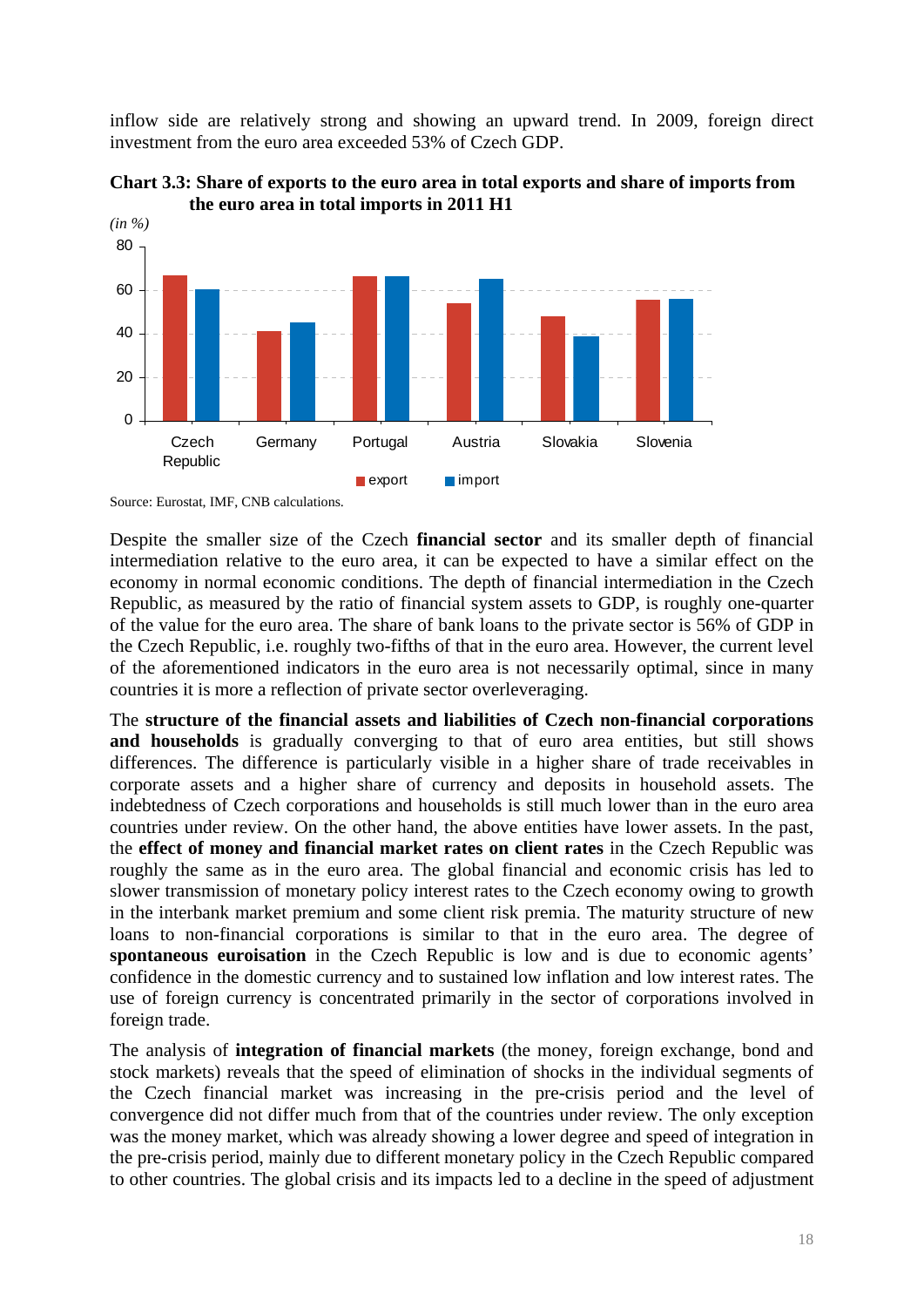and to loosening financial market integration in all the countries under comparison. The financial market situation started to improve in 2009 H2, and in 2010 the Czech Republic saw a return to pre-crisis values. The exception is government bond market integration, which is being affected by increased dispersion across the euro area due to rising yields on such bonds in euro area countries hit by the debt crisis.

### <span id="page-18-0"></span>**3.2 Adjustment Mechanisms**

Fiscal policy can be a stabilising element for the economy, but it can itself be a source of economic shocks if it is set inappropriately. The closer the structural part of the public budget deficit is to zero and the lower is the accumulated public finance debt, the more room there will be at a time of economic downturn for automatic stabilisers to function and the potential discretionary measures to be implemented. The assessment of the **roles of the structural and cyclical components of the budget balance** shows that the Czech general government deficits in past years were due mainly to non-cyclical effects – the total deficit was practically identical to the structural component. Fiscal policy was pro-cyclical for most of the period under review. Windfall tax revenues in 2006–2008 were not employed to reduce the fiscal deficit, but instead tended to be used to generate new public expenditures. Similarly, tax cuts affecting the revenue side were not ultimately accompanied by corresponding austerity measures on the public expenditure side, even during years of solid economic growth. Fiscal policy was counter-cyclical in 2009, when government anti-crisis and other measures were adopted. This led to a significant widening of the structural deficit. The public finance situation improved somewhat in 2010, when a fiscal consolidation process was commenced and the structural deficit was considerably reduced by budget austerity measures. According to the current estimate, the structural deficit should narrow further in 2011 and 2012 thanks to continuing fiscal consolidation. Although the Czech Republic's **total government debt** is lower than that of many EU countries, it has been growing significantly in recent years. The high share of mandatory expenditure combined with the expected effect of demographic changes on pension system and health care system expenditures also poses a risk to public finance sustainability.



**Chart 3.4: The fiscal balance and its cyclical and structural components**  *(as % of GDP)* 

Note: Positive values represent a public budget surplus and negative values a public budget deficit. The sum of the cyclical and structural balance does not equal the total balance since the structural balance is adjusted for extraordinary one-off fiscal measures in addition to the effect of the cycle.

Source: CZSO, CNB calculations.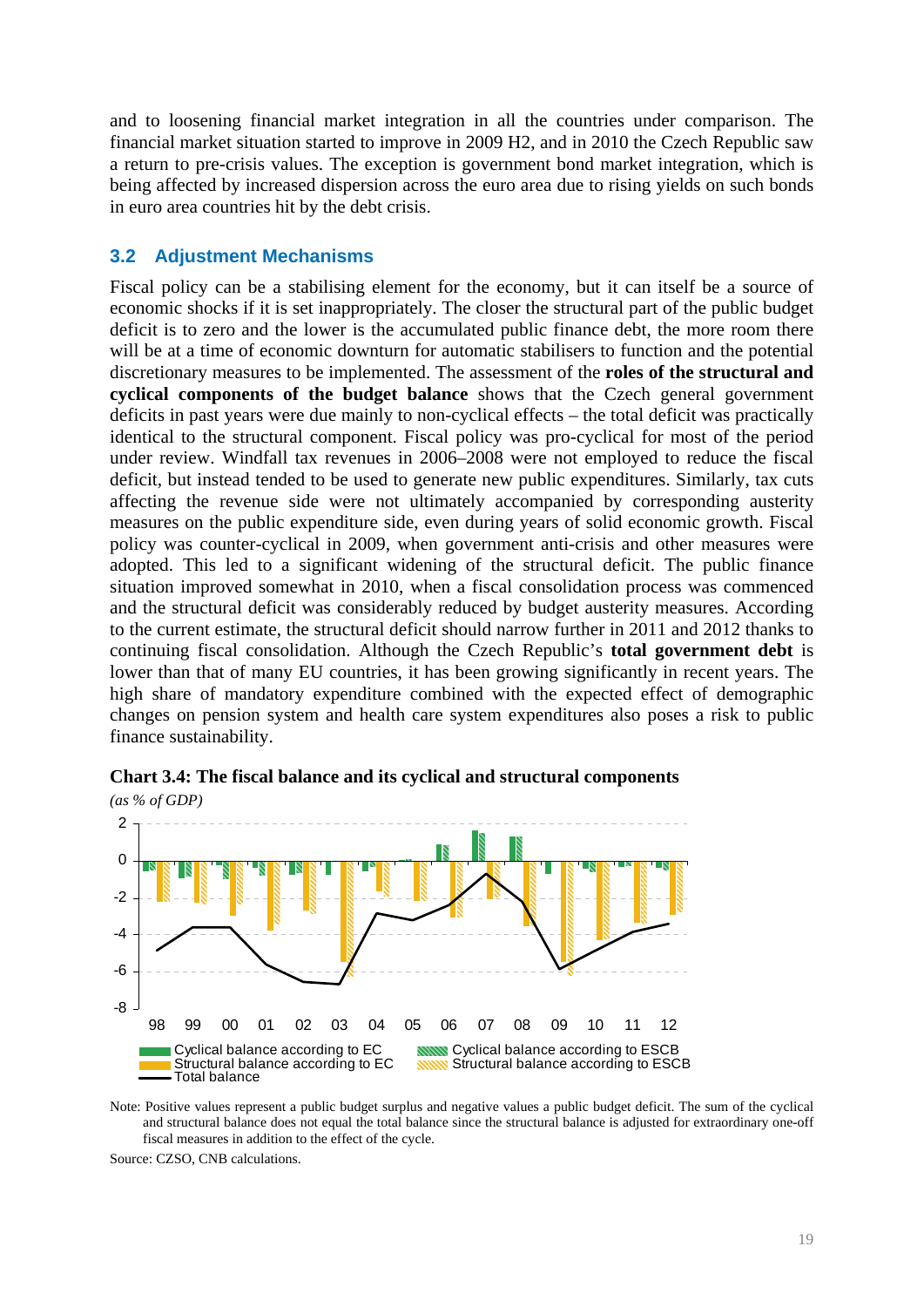**Wage flexibility** can enhance the economy's ability to absorb shocks to which the single monetary policy cannot respond. The analyses show that real wages in the Czech Republic, as in the other countries under comparison, did not have a stabilising effect at the macroeconomic level. However, nominal wages responded to the buoyant economic growth and subsequent sharp downturn in the appropriate direction, dampening the impact of the recession on the Czech labour market. In addition to base wage freezes and indexation, firms often adjusted bonuses and also used other alternative labour cost adjustment channels. Differences in **inflation persistence** in the monetary union countries could also lead to the single monetary policy having different impacts. Inflation persistence in the Czech Republic is medium-low among the countries under comparison.

The **labour market** is another important mechanism through which the economy can cope with shocks within the euro area. The present Czech labour market situation reflects the impacts of the recent economic downturn, with long-term unemployment rising since 2009 H2. Structural unemployment is hovering around 6%. This is one of the lowest figures among the countries under comparison. The Czech Republic still has relatively large differences in unemployment across regions, although they have decreased somewhat in recent years. A large difference between households' supply of labour and businesses' demand for labour is also apparent for some professions.

Although the **international mobility** of Czech workers is not very high, the increase in foreign employment in the Czech Republic until 2008 H1 and its subsequent decline as a result of the economic slump can be regarded as economic adjustment ability. On the other hand, the use of foreign labour in the pre-crisis period indicated the persistence of some serious rigidities in the Czech labour market, as demand for low-skilled labour was not satisfied from domestic sources.

Labour market flexibility is determined to a great extent by the **institutional rules**. The effect of collective bargaining on wage setting in the Czech Republic is no higher than in the current euro area members. The ratio of the minimum wage to the average wage was rising until 2006. Since then it has been decreasing, however. This is important above all in low-skilled jobs, for which the negative impact of a high minimum wage on wage flexibility can be greater. The costs of dismissing employees in the Czech Republic are relatively high, particularly for open-ended short-term contracts. This should be resolved in the future by new legislation. In contrast to permanent employment, employment protection is low in the case of temporary employment. Overall labour taxation in the Czech Republic is relatively high, and increased slightly further in 2010. However, the implicit taxation rate, expressing the average effective tax burden, decreased in 2008 and 2009. The financial incentives to seek and accept a job are weak in the Czech Republic, particularly in low-income households with children.

In the area of **product market flexibility** the situation is showing some improvement. In particular, gradual steps are being made to reduce the administrative burden on corporations. However, the domestic business environment remains in some respects (e.g. starting a business) more burdened with administrative obstacles than in most of the countries under comparison. The rate of taxation of Czech corporations has decreased gradually in recent years and is one of the lowest among the countries under comparison.

**Stability and effectiveness of the banking sector** is a precondition for the sector to be able to assist in absorbing economic shocks. By contrast, an unsound financial sector can generate shocks and propagate them to the real economy. It can also cause problems in the fiscal area, as recent experience shows. The Czech banking sector displays very good macroprudential indicators such as profitability, capitalisation and liquidity and limited dependence on other countries. It is therefore not a source of shocks and should be able to absorb fluctuations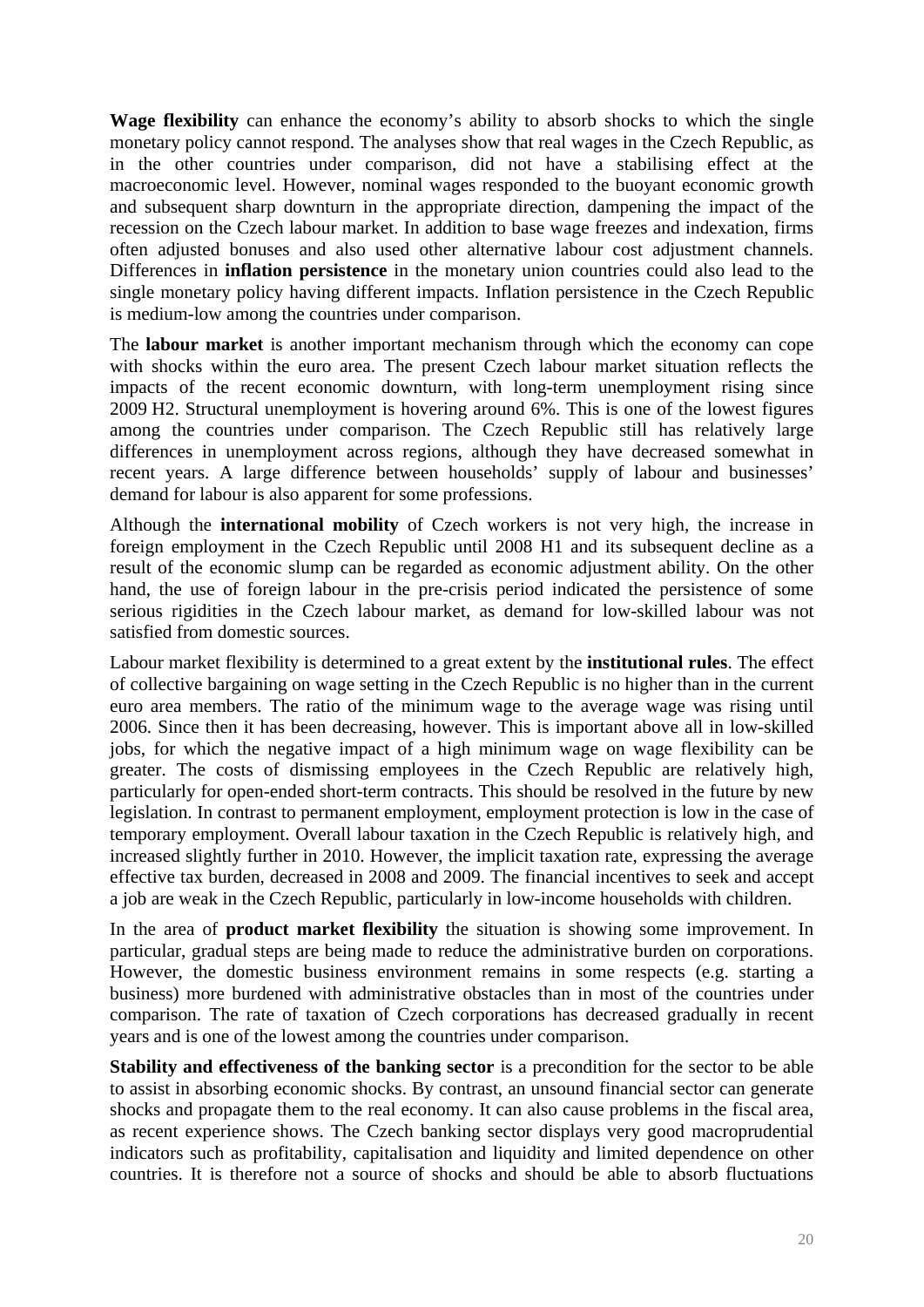emanating from the domestic economy or from abroad. The results of stress tests conducted on portfolios as of 30 June 2011 indicate that the Czech banking sector is also sufficiently resilient to extremely adverse macroeconomic and financial developments.





<span id="page-20-0"></span>**4 ASSESSMENT OF THE SITUATION IN THE EURO AREA**

Developments in the euro area in recent years deserve increased attention. On the one hand they are pointing to differences between the countries of the EMU, and on the other hand they are leading to a change in its institutional architecture and may therefore significantly alter the benefits and costs of euro adoption.

**Economic alignment of euro area countries** is a basic prerequisite for the EMU to function smoothly. However, recent developments point to shortcomings in this area. The differences in economic level between member countries were widening until the start of the financial crisis. The subsequent decrease in differences is due to a larger fall in real GDP in wealthier countries. The differences in year-on-year growth rates across euro area economies indicate that their business cycles are displaying no major change in alignment. However, these differences widened in 2008–2010, as the economies were hit by recession in different quarters and to different extents. By contrast, the unemployment rate was converging, but in recent years unemployment has risen much more strongly in some countries, leading to divergence. Inflation showed a trend towards relative alignment after euro adoption, but the crisis years saw a temporary increase in misalignment. In recent years, the biggest and fastestgrowing gap can be seen for long-term interest rates, which most of all reflect the differing magnitudes of the debt problems across euro area countries. The uneven developments across euro area countries and the financial market turmoil are creating a difficult situation for the European Central Bank, which on the one hand tightened its monetary policy in 2011 H1 by raising its key interest rate twice, but on the other hand is continuing its unconventional measures, including purchases of government bonds on secondary markets.

The **public finance situation** in many euro area members is currently putting the functioning of the euro area under the biggest pressure. At present, only three countries (Estonia, Finland and Luxembourg) meet the fiscal criteria laid down in the Treaty and detailed in the protocols annexed to it. In 2010, fourteen countries exceeded the budget deficit criterion (3% of GDP)